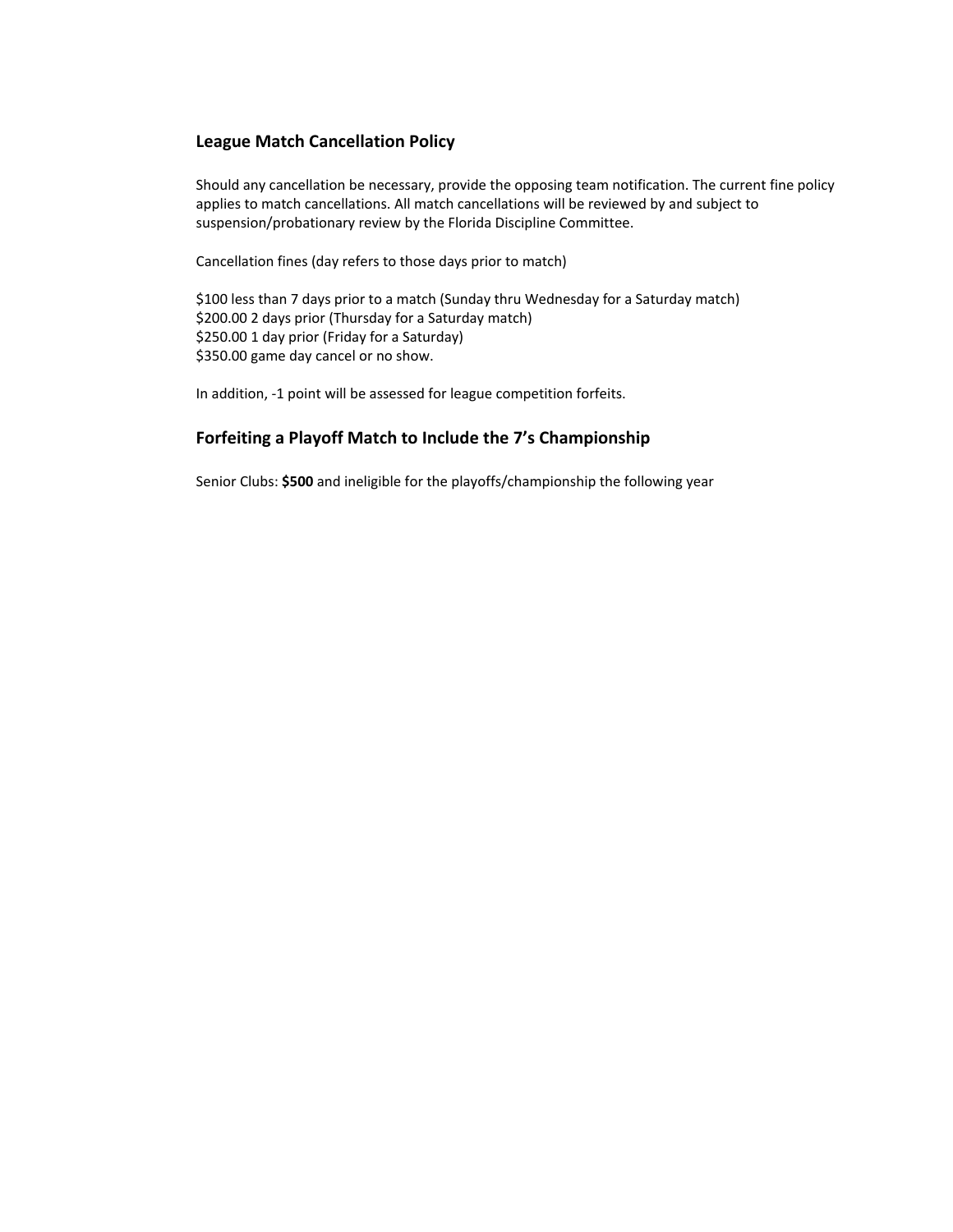### **4. THE REFEREE**

- a. The Referee shall be the sole judge of fact and law during the match.
- b. The Tournament organizers shall not be responsible for any dispute regarding the Referee's decision on the field of play.
- c. The Referee shall be the sole judge of any dispute regarding the Touch Judges signals.
- d. The Referees for the FRU Sevens Qualifier and Championship Tournaments are the responsibility of the Host Event Director and should be provided by the Director of the Rugby Referees Association currently officiating matches within the CLUB of the host.

### **5. TOURNAMENT MATCHES**

- a. Each match shall consist of two 7-minute periods with a 1-minute halftime interval except for the final, which shall consist of two 10 minute periods with a 1 minute halftime interval.
- b. Each team should be on the field and ready to play at their scheduled game time. At the qualifying competitions, the Host tournament rule(s) govern this situation. At the FRU Sevens Rugby Championships, a try will be awarded at 2-minute increments (without goal kicks), with a forfeit occurring at the elapsed time of the first period.
- c. In the case of round robin divisional scoring for advancement shall be as follows:
	- 2 points for a win
	- 1 point for a tie
	- 0 points for a loss
- d. In case of a tie at the end of divisional play, the following criteria shall be used in the order listed:
	- a. Results of head to head competition between tied teams.
	- b. Most points scored in divisional play.
	- c. Point Differential points scored minus points allowed for all games played.
	- d. Most tries scored in divisional play.
	- e. Most converted tries scored in divisional play.
	- f. Toss of a coin.
- e. In case of a tie at the end of any knockout rounds, i.e. quarterfinals, semifinals, or final, there should be:
	- a. A rest interval not to exceed 3 minutes.
	- b. A coin toss to determine choice of kick or end.
	- c. Sudden Death, in rotating 5-minute periods with a 1 minute rest interval between periods.
- f. A maximum of three players may be replaced during a game.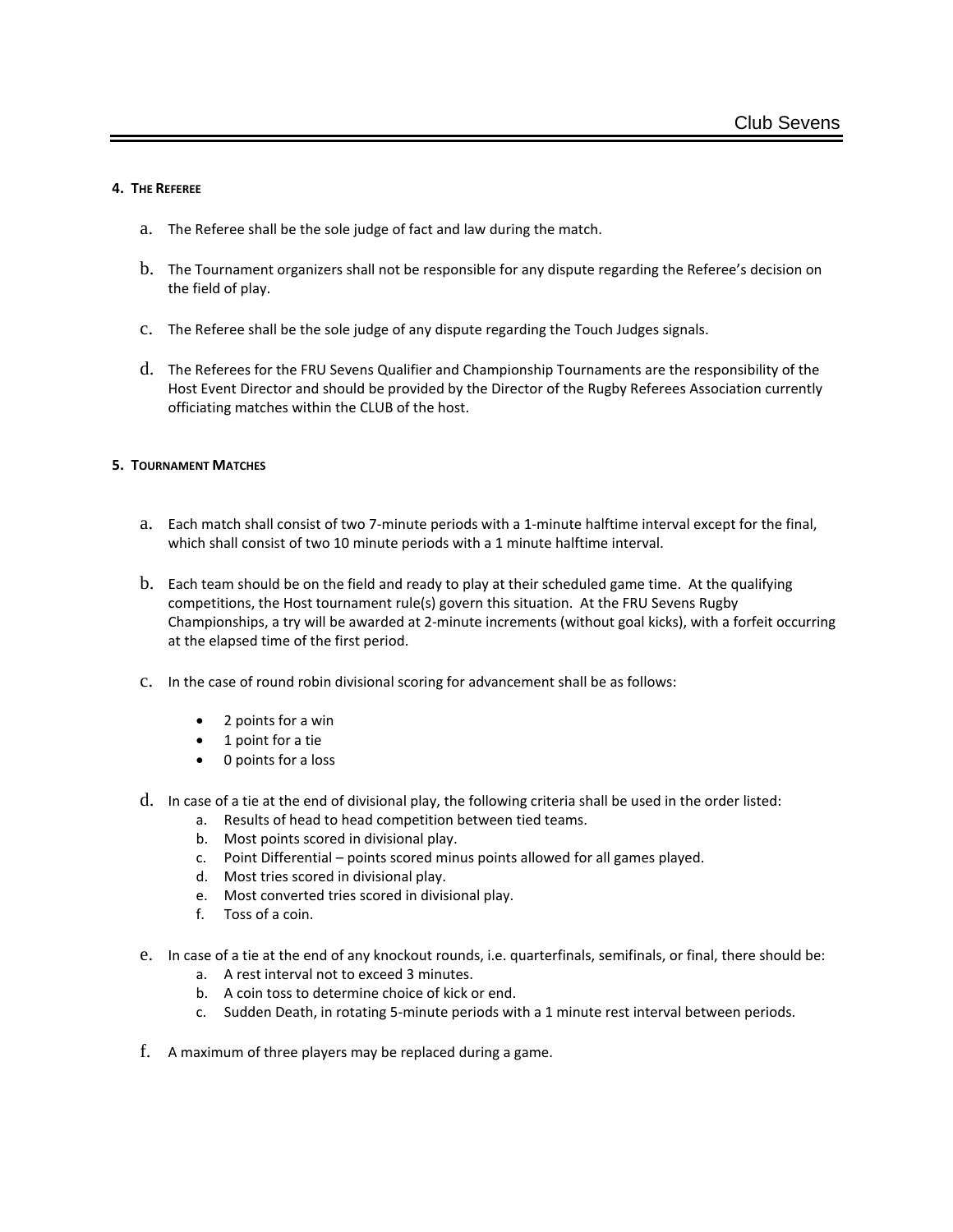- g. If a player leaves a game due to injury, he/she may not participate any further in that match. The injured player may participate in later matches for that team with approval of the Event Doctor.
- h. If a player is sent off for foul play, he/she may not participate any further in that tournament. The Referee will forward a Disciplinary Report to the FRU Disciplinary Chairman for review and action.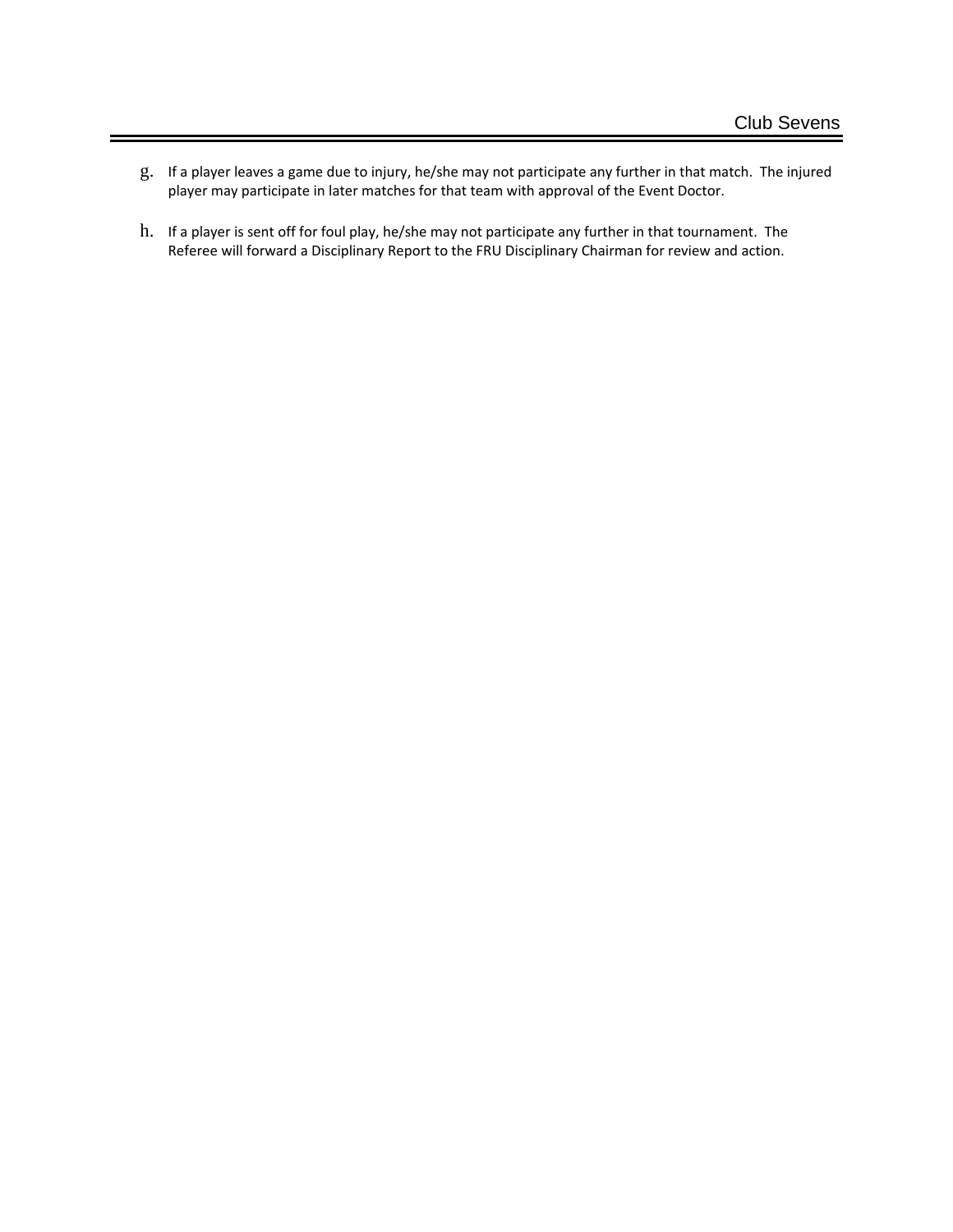```
Formats for 7's Qualifiers
```
3 Teams

Top 2 Teams play for 1<sup>st</sup> and 2<sup>nd</sup>

4 Teams

Top 2 teams play for  $1^{\text{st}}$  and  $2^{\text{nd}}$ Bottom 2 teams play for  $3^{\text{rd}}$  and  $4^{\text{th}}$ 

5 Teams

Top 2 teams play for  $1<sup>st</sup>$  and  $2<sup>nd</sup>$ Next 2 teams play for  $3^{rd}$  and  $4^{th}$ 

6 Teams

There will be 2 Pools of 3 teams as above. The winner of Pool A plays the 2<sup>nd</sup> place team of Pool B in one semi-final The winner of Pool B plays the 2<sup>nd</sup> place team of Pool A in the other semi-final.

Seeding for the pools will be based on previous qualifier results. The results will be available on line at [www.usarugby Union.com](http://www.usarugbysouth.com/)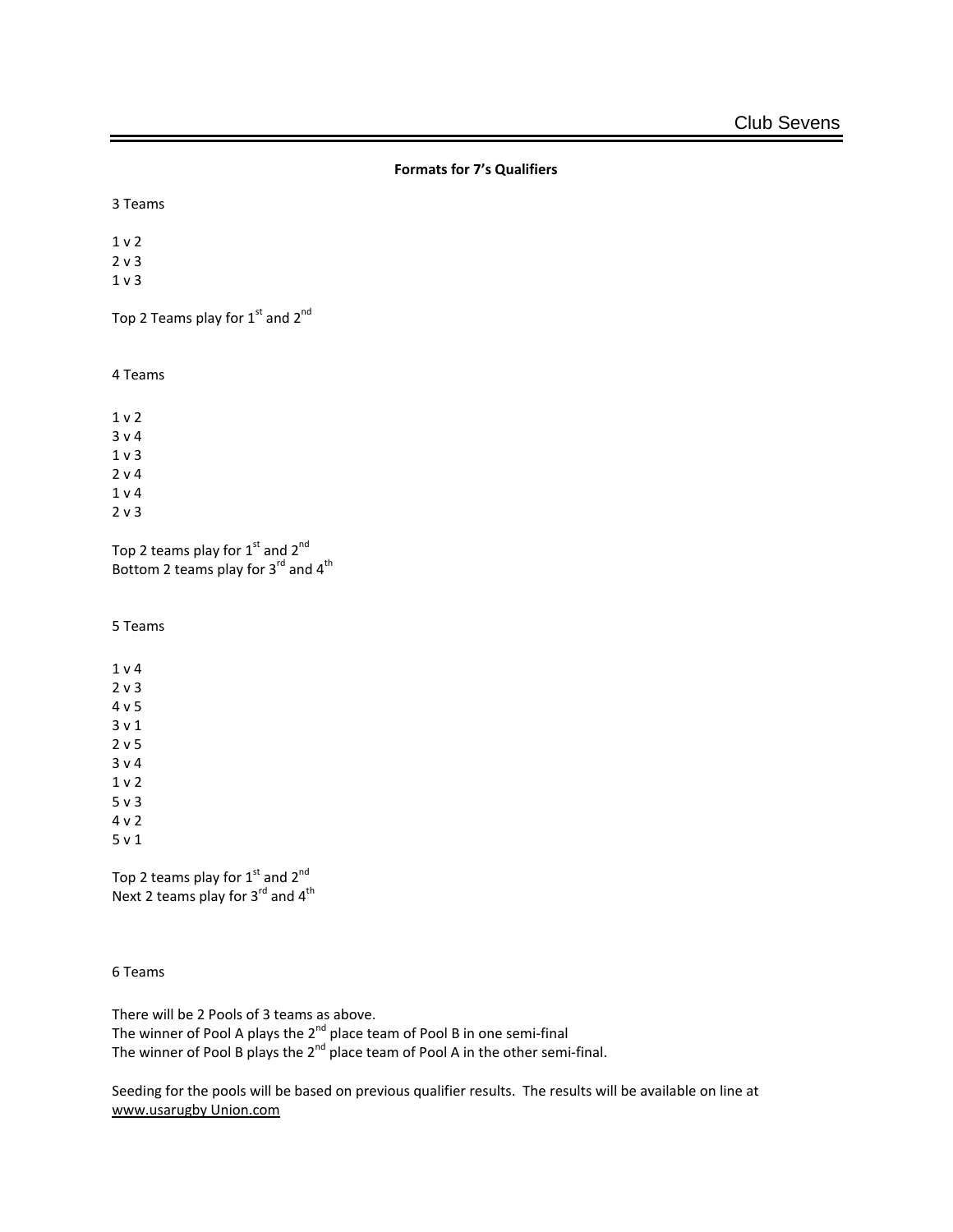The Number 1 team will play in Pool A The Number 2 team will play in Pool B The Number 3 team will play in Pool B The Number 4 team will play in Pool A The Number 5 team will play in Pool A The Number 6 team will play in Pool B

Teams that have not played in previous qualifiers will placed in the pools randomly.

7 Teams

There will be one pool of 3 teams and one pool of 4 teams as above. The winner of Pool A plays the 2<sup>nd</sup> place team of Pool B in one semi-final The winner of Pool B plays the 2<sup>nd</sup> place team of Pool A in the other semi-final

Seeding for the pools will be based on previous qualifier results. The results will be available on line at [www.usarugby Union.com](http://www.usarugbysouth.com/)

The Number 1 team will play in Pool A The Number 2 team will play in Pool B The Number 3 team will play in Pool B The Number 4 team will play in Pool A The Number 5 team will play in Pool A The Number 6 team will play in Pool B The Number 7 teams will play in Pool B

The number one team will always play in the pool with 3 teams. Teams that have not played in previous qualifiers will placed in the pools randomly.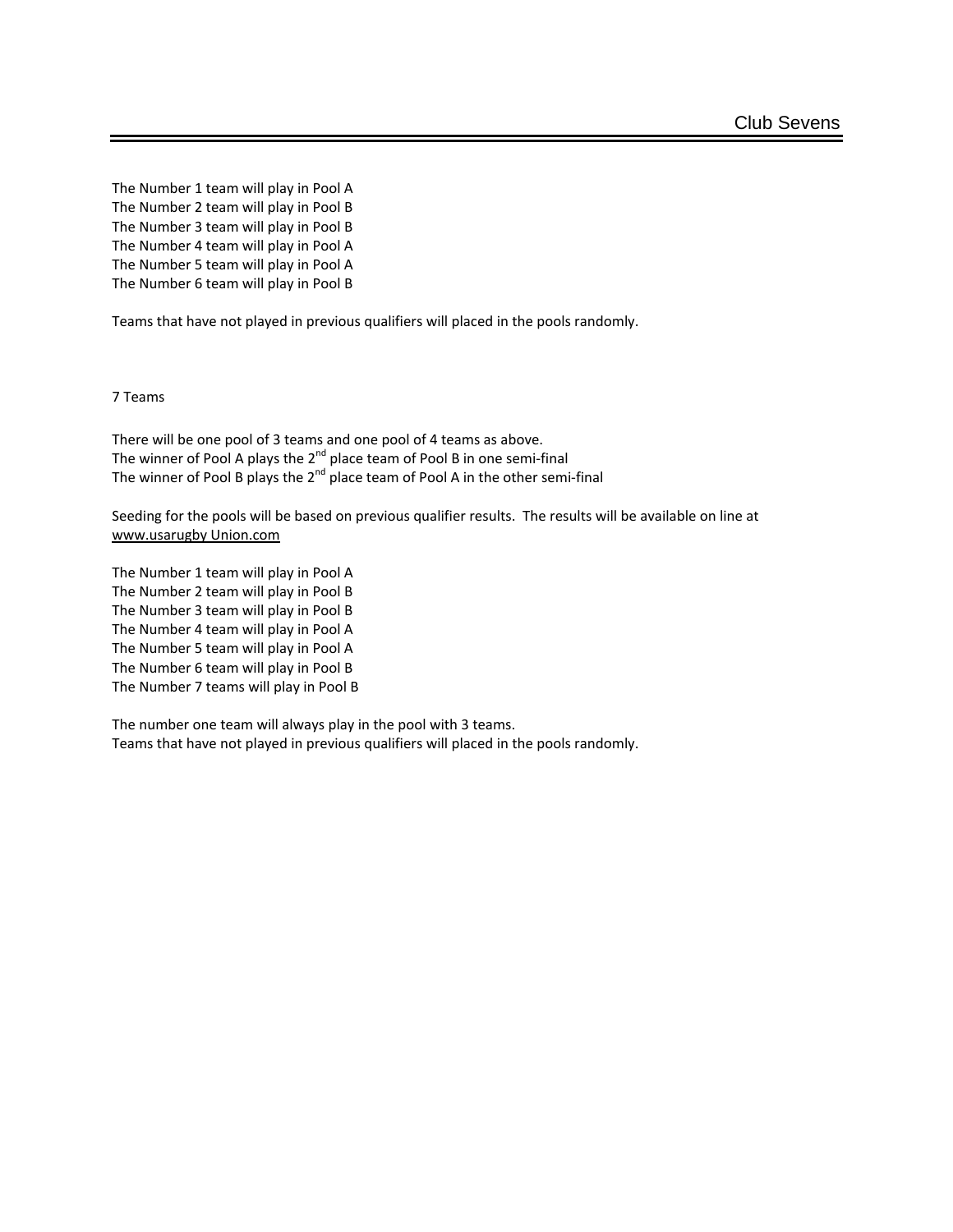8 Teams

There will be 2 pools of 4 teams as above. The winner of Pool A plays the  $2^{nd}$  place team of Pool B in one semi-final The winner of Pool B plays the  $2^{nd}$  place team of Pool A in the other semi-final

Seeding for the pools will be based on previous qualifier results. The results will be available on line at [www.usarugby Union.com](http://www.usarugbysouth.com/)

The Number 1 team will play in Pool A The Number 2 team will play in Pool B The Number 3 team will play in Pool B The Number 4 team will play in Pool A The Number 5 team will play in Pool A The Number 6 team will play in Pool B The Number 7 team will play in Pool B The Number 8 team will play in Pool A

Teams that have not played in previous qualifiers will placed in the pools randomly.

#### 9 Teams

There will be 3 pools of 3 teams as above.

The winner of each pool will make the semi-finals.

The  $4<sup>th</sup>$  semi-final participant will be determined by the team scoring the most points from the remaining 5 teams. If 2 or more teams have the same number of points, the  $4<sup>th</sup>$  semi-final will go to the team that allowed the least number of points. If 2 or more teams are still tied, there will be a coin toss. The tournament host will determine the method of the coin toss depending on the number of teams still tied.

The semi-finals will be Pool A winner v Wildcard Pool B Winner v Pool C winner.

Seeding for the pools will be based on previous qualifier results. The results will be available on line at [www.usarugby Union.com](http://www.usarugbysouth.com/)

The Number 1 team will play in Pool A The Number 2 team will play in Pool B The Number 3 team will play in Pool C The Number 4 team will play in Pool C The Number 5 team will play in Pool B The Number 6 team will play in Pool A The Number 7 team will play in Pool A The Number 8 team will play in Pool B The Number 9 team will play in Pool C

Teams that have not played in previous qualifiers will placed in the pools randomly.

10 Teams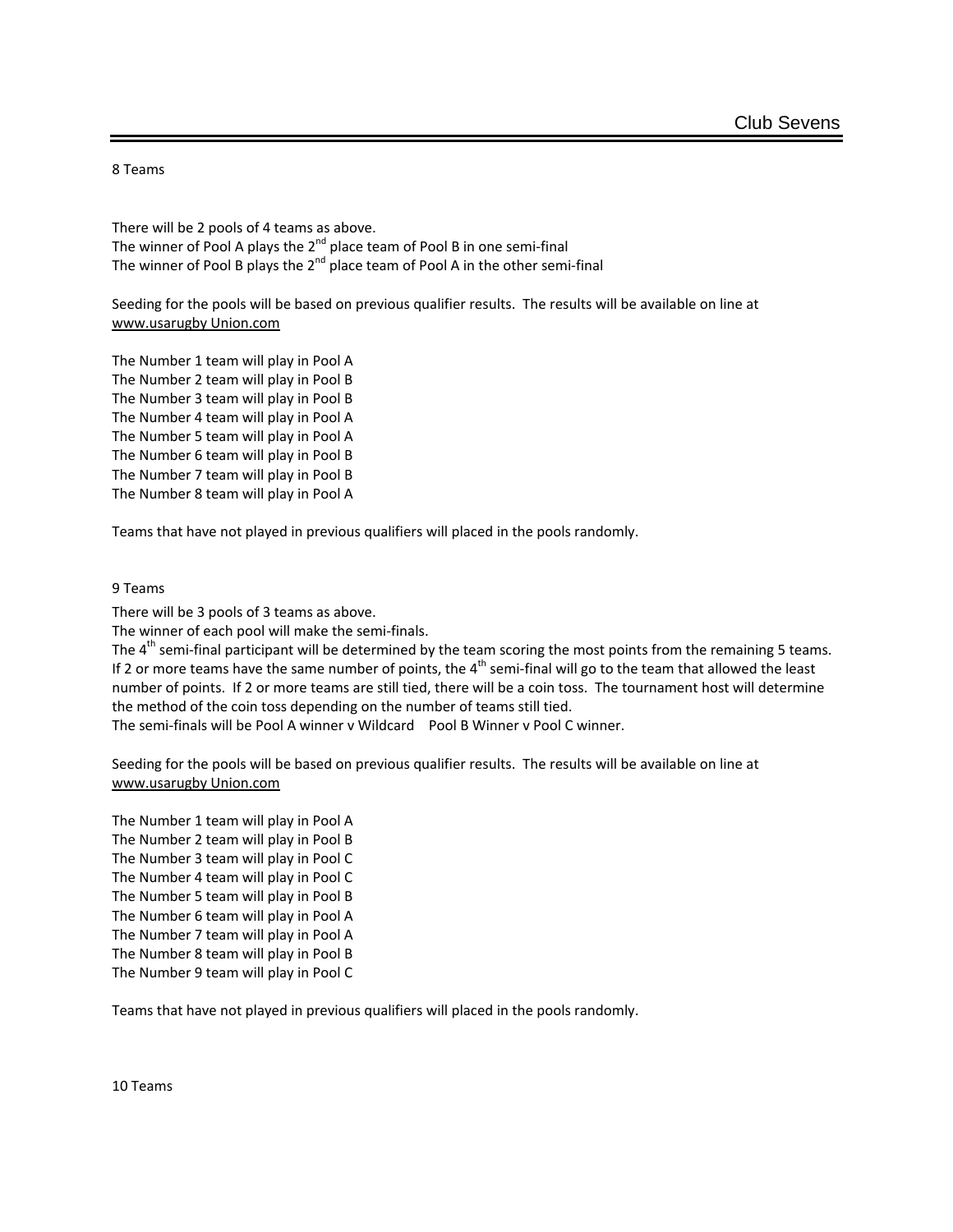There will be 2 pools of 5 as above.

The winner of Pool A plays the  $2^{nd}$  place team of Pool B in one semi-final The winner of Pool B plays the  $2^{nd}$  place team of Pool A in the other semi-final

Seeding for the pools will be based on previous qualifier results. The results will be available on line at [www.usarugby Union.com](http://www.usarugbysouth.com/)

The Number 1 team will play in Pool A The Number 2 team will play in Pool B The Number 3 team will play in Pool B The Number 4 team will play in Pool A The Number 5 team will play in Pool A The Number 6 team will play in Pool B The Number 7 team will play in Pool B The Number 8 team will play in Pool A The Number 9 team will play in Pool A The Number 10 team will play in Pool B

Teams that have not played in previous qualifiers will placed in the pools randomly.

### *11 Teams*

There will be 2 pools of 4 teams and one pool of 3 teams as above.

The winner of each pool will make the semi-finals. The 4<sup>th</sup> semi-final participant will be determined by a flip of the coin between the 3 second place teams. All teams will flip at the same time and the odd team will advance. The semi-finals will be Pool A winner v Wildcard Pool B Winner v Pool C winner. Seeding for the pools will be based on previous qualifier results. The results will be available on line at [www.usarugby Union.com](http://www.usarugbysouth.com/)

The Number 1 team will play in Pool A The Number 2 team will play in Pool B The Number 3 team will play in Pool C The Number 4 team will play in Pool C The Number 5 team will play in Pool B The Number 6 team will play in Pool A The Number 7 team will play in Pool A The Number 8 team will play in Pool C The Number 9 team will play in Pool B The Number 10 team will play in Pool B The Number 11 team will play in Pool C

Teams that have not played in previous qualifiers will placed in the pools randomly. The number 1 seed will always play in the pool with 3 teams.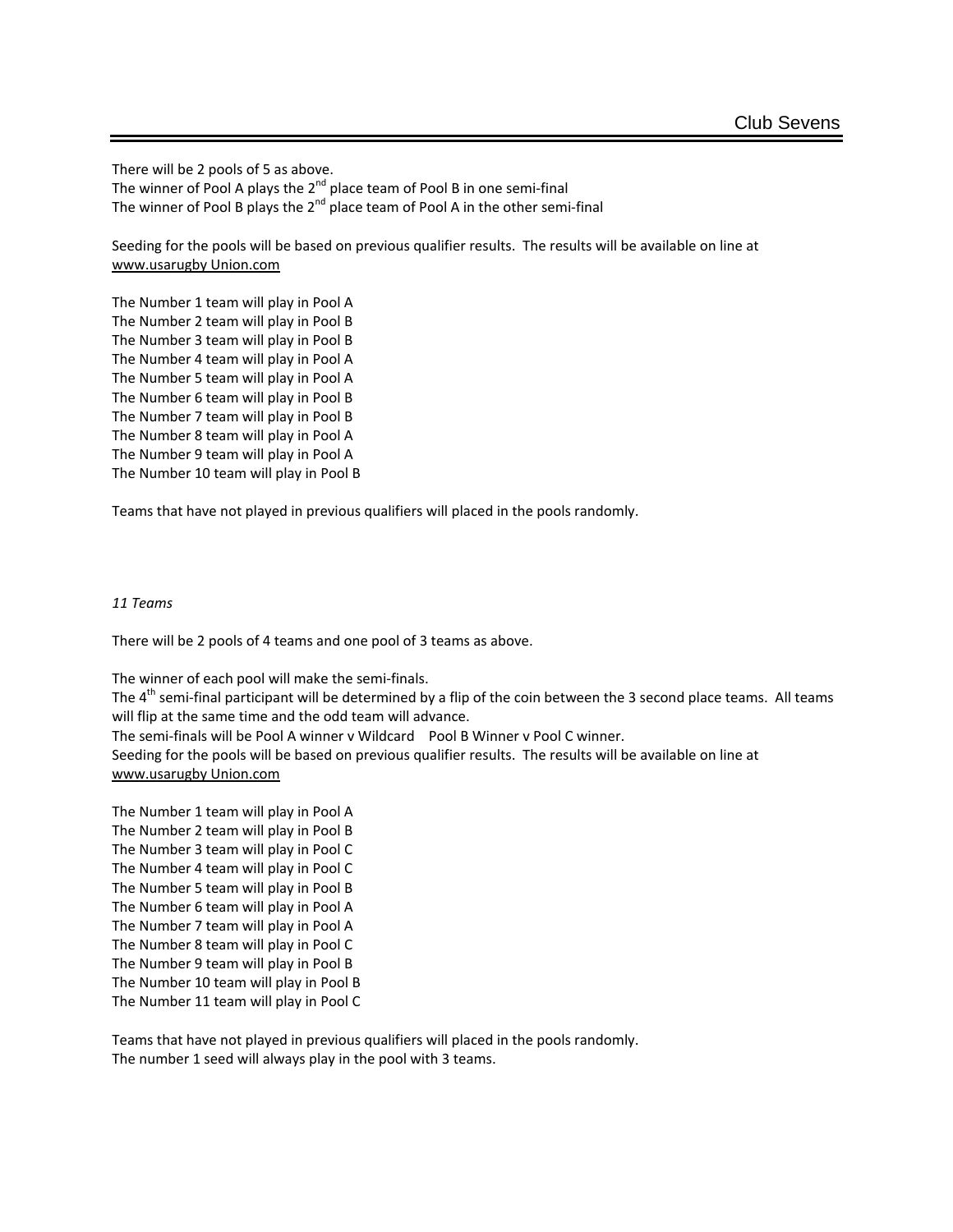### 12 Teams

There will be 3 pools of 4 teams as above. The winner of each pool will make the semi-finals. The  $4<sup>th</sup>$  semi-final participant will be determined by a flip of the coin between the 3 second place teams. All teams will flip at the same time and the odd team will advance. The semi-finals will be Pool A winner v Wildcard Pool B Winner v Pool C winner.

Seeding for the pools will be based on previous qualifier results. The results will be available on line at [www.usarugby Union.com](http://www.usarugbysouth.com/)

The Number 1 team will play in Pool A The Number 2 team will play in Pool B The Number 3 team will play in Pool C The Number 4 team will play in Pool C The Number 5 team will play in Pool B The Number 6 team will play in Pool A The Number 7 team will play in Pool A The Number 8 team will play in Pool B The Number 9 team will play in Pool C The Number 10 team will play in Pool C The Number 11 team will play in Pool B The Number 12 team will play in Pool A

Teams that have not played in previous qualifiers will placed in the pools randomly.

#### 13 Teams

There will be 3 pools of 3 teams and 1 pool of 4 teams as above. The winner of each pool will advance to the semi-finals. The semi-finals will be Winner of Pool A v Winner of Pool D Winner of Pool B v Winner of Pool C

Seeding for the pools will be based on previous qualifier results. The results will be available on line at [www.usarugby Union.com](http://www.usarugbysouth.com/)

The Number 1 team will play in Pool A The Number 2 team will play in Pool B The Number 3 team will play in Pool C The Number 4 team will play in Pool D The Number 5 team will play in Pool D The Number 6 team will play in Pool C The Number 7 team will play in Pool B The Number 8 team will play in Pool A The Number 9 team will play in Pool A The Number 10 team will play in Pool B The Number 11 team will play in Pool C The Number 12 team will play in Pool D The Number 13 team will play in Pool D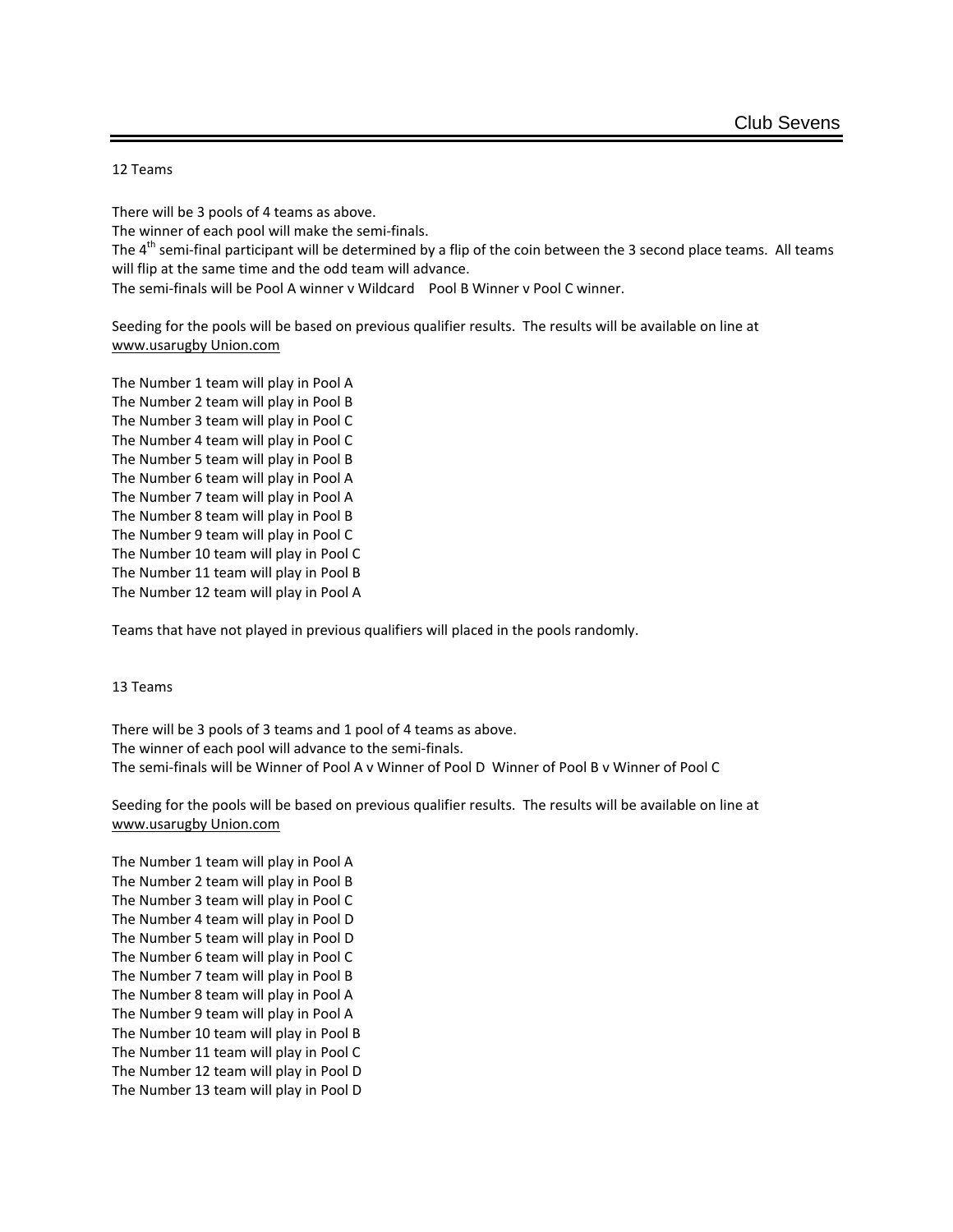Teams that have not played in previous qualifiers will placed in the pools randomly. The number 1 seed will not play in the pool with 4 teams.

14 Teams

There will be 2 pools of 3 teams and 2 pools of 4 teams as above. Pools A and B will have 3 teams. Pools C and D will have 4 teams. The winner of each pool will advance to the semi-finals. The semi-finals will be Winner of Pool A v Winner of Pool D Winner of Pool B v Winner of Pool C

Seeding for the pools will be based on previous qualifier results. The results will be available on line at [www.usarugby Union.com](http://www.usarugbysouth.com/)

The Number 1 team will play in Pool A The Number 2 team will play in Pool B The Number 3 team will play in Pool C The Number 4 team will play in Pool D The Number 5 team will play in Pool D The Number 6 team will play in Pool C The Number 7 team will play in Pool B The Number 8 team will play in Pool A The Number 9 team will play in Pool A The Number 10 team will play in Pool B The Number 11 team will play in Pool C The Number 12 team will play in Pool D The Number 13 team will play in Pool C The Number 14 team will play in Pool D

Teams that have not played in previous qualifiers will placed in the pools randomly.

#### 15 Teams

There will be 1 pools of 3 teams and 3 pools of 4 teams as above. Pools A will have 3 teams. Pools B, C and D will have 4 teams. The winner of each pool will advance to the semi-finals. The semi-finals will be Winner of Pool A v Winner of Pool D Winner of Pool B v Winner of Pool C

Seeding for the pools will be based on previous qualifier results. The results will be available on line at [www.usarugby Union.com](http://www.usarugbysouth.com/)

The Number 1 team will play in Pool A The Number 2 team will play in Pool B The Number 3 team will play in Pool C The Number 4 team will play in Pool D The Number 5 team will play in Pool D The Number 6 team will play in Pool C The Number 7 team will play in Pool B The Number 8 team will play in Pool A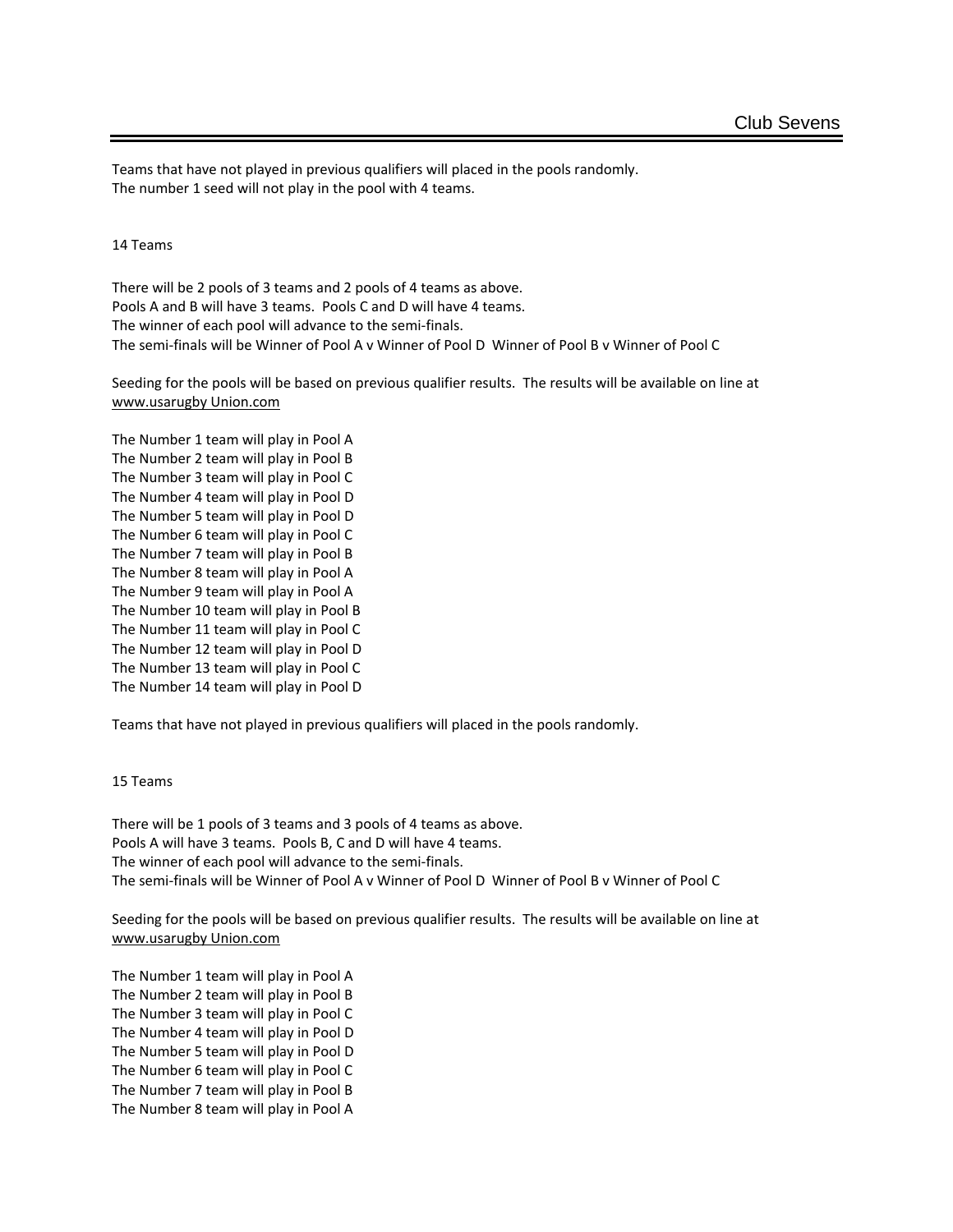The Number 9 team will play in Pool A The Number 10 team will play in Pool B The Number 11 team will play in Pool C The Number 12 team will play in Pool D The Number 13 team will play in Pool D The Number 14 team will play in Pool C The Number 15 team will play in Pool B

Teams that have not played in previous qualifiers will placed in the pools randomly.

16 Teams

There will be 4 pools of 4 teams as above. The winner of each pool will advance to the semi-finals. The semi-finals will be Winner of Pool A v Winner of Pool D Winner of Pool B v Winner of Pool C

Seeding for the pools will be based on previous qualifier results. The results will be available on line at [www.usarugby Union.com](http://www.usarugbysouth.com/)

The Number 1 team will play in Pool A The Number 2 team will play in Pool B The Number 3 team will play in Pool C The Number 4 team will play in Pool D The Number 5 team will play in Pool D The Number 6 team will play in Pool C The Number 7 team will play in Pool B The Number 8 team will play in Pool A The Number 9 team will play in Pool A The Number 10 team will play in Pool B The Number 11 team will play in Pool C The Number 12 team will play in Pool D The Number 13 team will play in Pool D The Number 14 team will play in Pool C The Number 15 team will play in Pool B The Number 15 team will play in Pool A

Teams that have not played in previous qualifiers will placed in the pools randomly.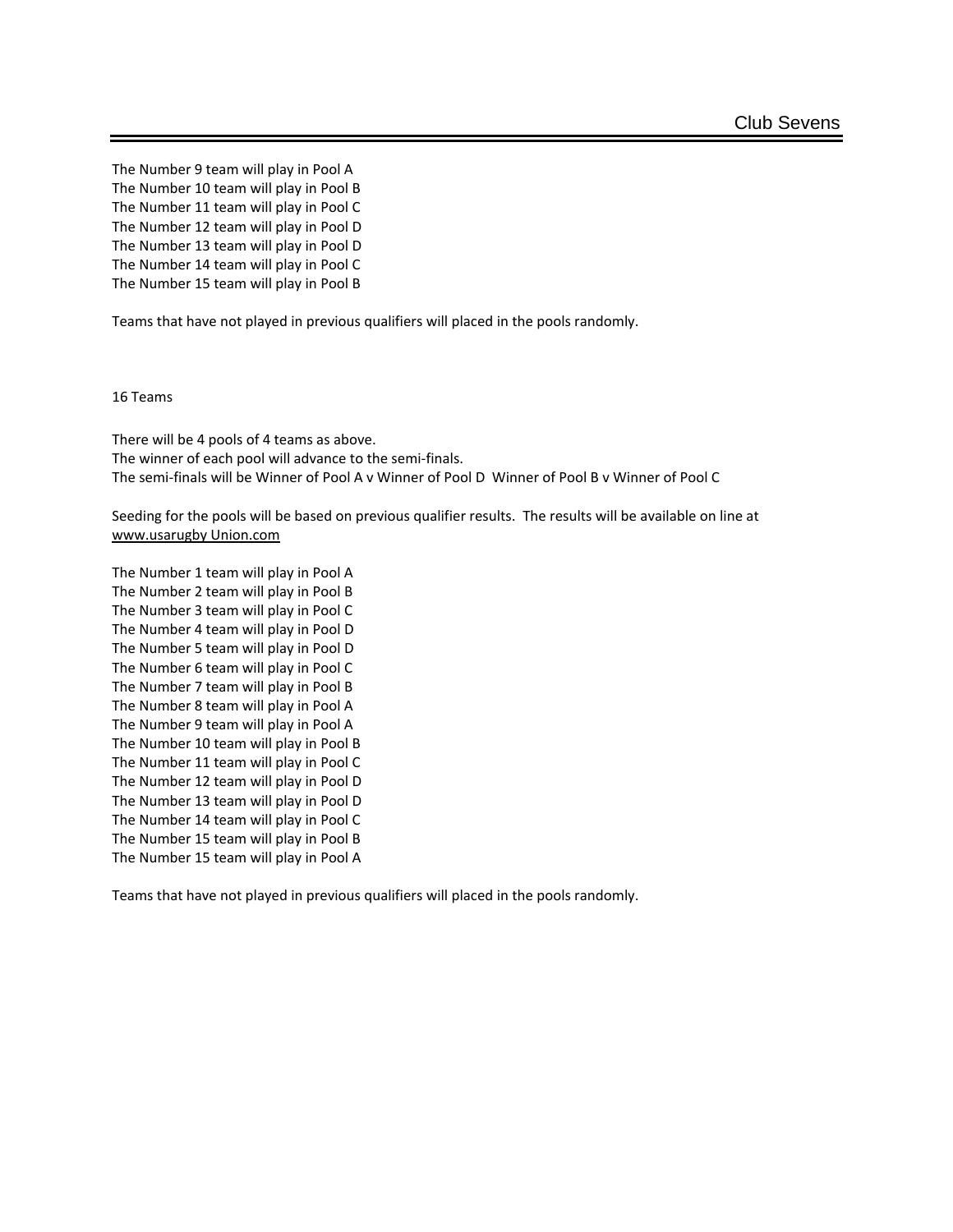### **XV ALL-STAR PROGRAM**

### **A. DUTIES OF ALL-STAR OFFICIALS**

### **1. COACH**

- 1. Attain & maintain a minimum Level III USA Coaching Certification. Attend higher-level certification and other coaching seminars to maximize coaching skills.
- 2. Must be CIPP enrolled.
- 3. Member of Selection Committee.
- 4. Attend and conduct all practices.
- 5. Conduct all trials and attends all matches.
- 6. Develop selection guidelines.
- 7. Develop training program.
- 8. Develop testing guidelines.
- 9. Build a player pool ranking system to identify current or potential All-Star candidates, with the assistance of the Selectors and the Assistant Coach.
- 10. Choose Selectors from a representative cross section of CLUB's.
- 11. Convene the Selectors as required.
- 12. Stay in close working contact with the other All-Star coaches.

# **2. ASSISTANT COACH**

- 1. Attain and maintain a minimum Level II USA Coaching Certification. Attend higher-level certification and other coaching seminars to maximize coaching skills.
- 2. Must be CIPP enrolled.
- 3. Member of Selection Committee.
- 4. Assist Coach in numbers 3 to 11 above
- .

# **3. SELECTORS**

- 1. Must have knowledge of what each position requires.
- 2. Must have knowledge of particular players' past history, i.e. attendance at past practices and matches, individual effort.
- 3. Attend all trials, practices and matches.
- 4. Responsible to contact players regarding selections.
- 5. Will be available to help the coaches with their duties, if requested.
- 6. Assist in the construction of a player pool ranking system to identify current or potential All-Star candidates.
- 7. Attend as many local club/college matches as possible to identify the progress of All-Star players and hopefuls.
- 8. All Selectors must be CIPP enrolled.

# **4. MANAGER**

- 1. Must be CIPP enrolled.
- 2. Notify players of trials and practices.
- 3. Attend trials and practices to obtain players' contact information and take attendance.
- 4. Secure a pitch for trials, practices and home matches.
- 5. Contact the club whose field will be used for events. In writing, confirm that it is a proper-sized pitch, properly marked with correct goal posts and spectator barriers. In general, work closely and follow up with the club hosting All-Star activities.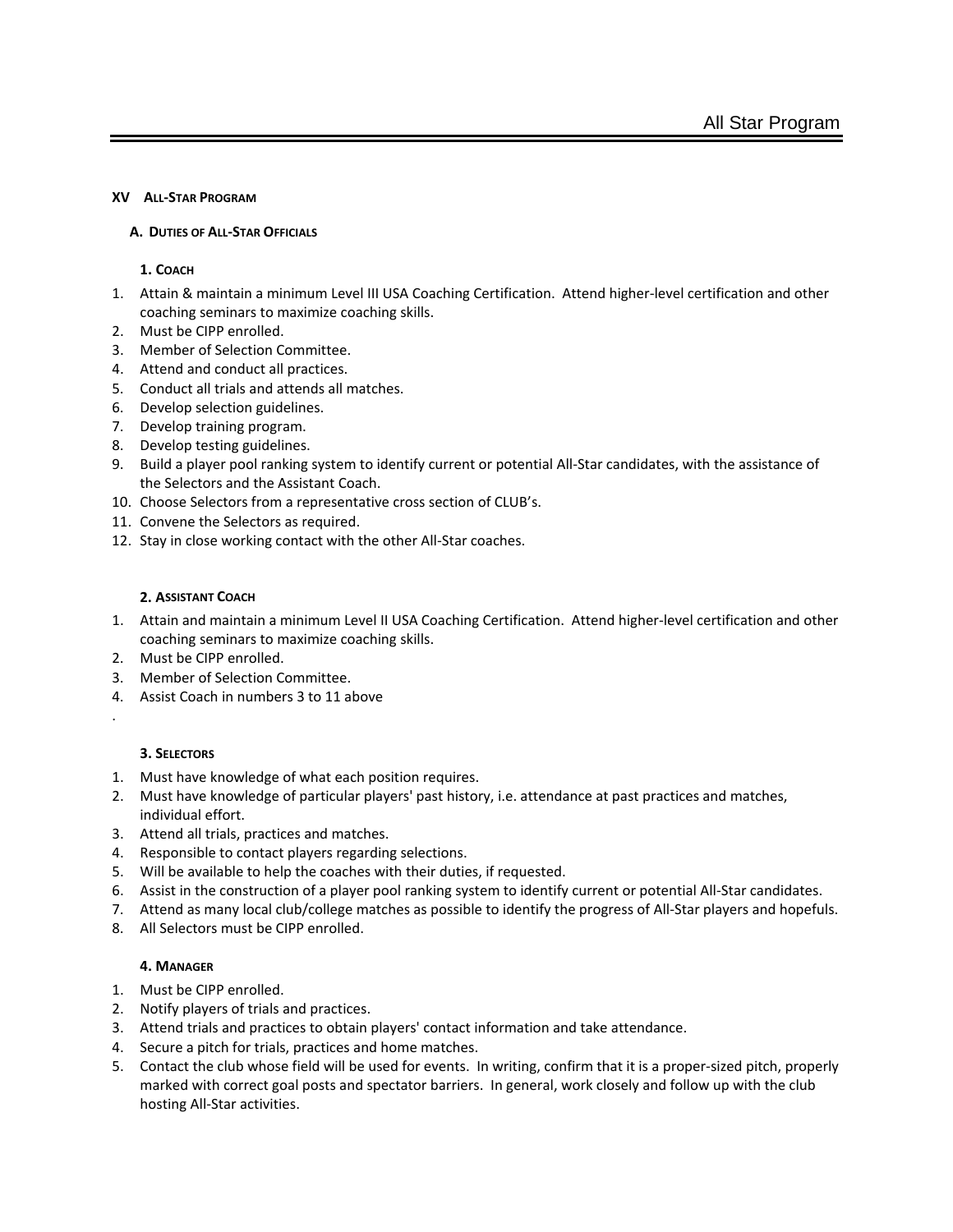- 6. Notify, in writing, the Referee Association of home matches so that referees can be assigned.
- 7. Contact other Union managers, in writing, for confirmation of matches, site, date, time, maps, medical coverage, etc.
- 8. Arrange transportation, if necessary, for away matches.
- 9. Collect any cost sharing funds.
- 10. Distribute maps/directions to players for away matches.
- 11. File match reports (line up, scoring, venue, referee, etc.) for all All-Star matches with the FRU Secretary.
- 12. Responsible for FRU Kit (storage, cleaning and repair).
- 13. Keep and update an inventory list of all jerseys, shorts, socks, balls, etc. (any FRU-owned equipment).
- 14. Keep and maintain a medical kit.
- 15. Assure proper medical coverage at home matches.
- 16. Assume overall responsibility of the side while on tour.

#### **5. HOST CLUB**

- 1. Responsible for all aspects of the field and surrounding area, obtaining party site, obtaining medical personnel to be at the pitch.
- 2. Must provide All-Star Manager with maps to pitch, location of showers and party site at least one month in advance.
- 3. Communicate with All-Star Manager on all pre and post-match activities/arrangements

#### **6. PLAYER ELIGIBILITY**

- 1. Players must be in good standing with their Club, their CLUB, FRU and USA Rugby.
- 2. Each player must be enrolled in the current year's Club and Individual Participation Program (CIPP).
- 3. Each player must possess medical insurance coverage of \$100,000 or more.
- 4. Each player must be a bona fide member of a club in good standing in their CLUB.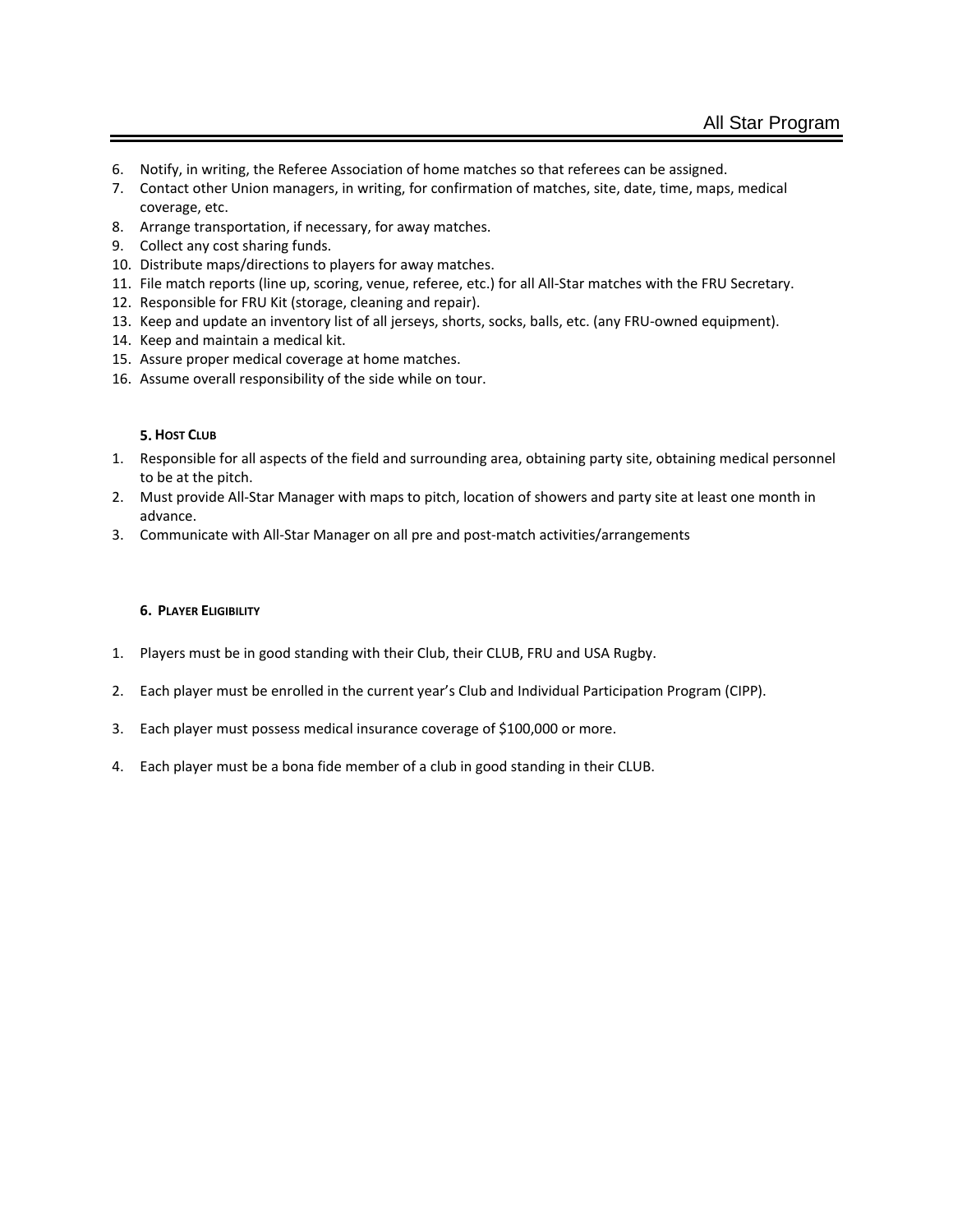### **XVI TOUR PROCEDURES**

### **A. CONSIDERATIONS**

The Rugby tour is an integral part of a player's career and in the development and improvement of the game in the United States. Properly organized and conducted, it contributes both to the abilities of individual players and the welding of a team or club into a cohesive body on and off the field. It is a strong morale builder and offers an opportunity, unparalleled by any other sport, for travel and friendship. Indeed, all the unique features which draw people to the game are magnified and compressed into a relatively short period of time. However, if not properly planned, it can, at best, produce warranted friction, and at worst, unmitigated disaster.

There are two vital facts to keep in mind. First, whether your club is host or traveler, a touring fixture is the one time when Rugby in the United States is under the spotlight. If fixtures with foreign teams are involved home or away, there is that much more at stake. *You will be judged,* by the most exacting standards of *playing and social behavior*, not only as players, but as representatives of your club or college and as representatives of the U.S. sporting fraternity. You will also be judged by your fellow clubs who are not immediately involved, since disorganized hosting or mismanaged travel arrangements leaves a legacy inevitably magnified in the telling, which makes life much more difficult for those who come after you.

Second, whether looking after a visiting team for two or three days, or undertaking a two or three week tour, you have entered upon a business venture of considerable magnitude which can accumulate hundreds of man-hours in the planning.

The following notes have been assembled to give members guidelines and checklists on the things that you will need to do to tour or host a touring team.

#### *A. Introduction*

The rugby tour is an integral part of a player's career and in the development and improvement of the game in the United States. Properly organized and conducted, it contributes to both the abilities of players as well as the unification of a team/club into a cohesive body on and off the pitch. It is a strong morale builder and offers an opportunity for travel and friendship. If not properly planned, though, a tour can produce unwanted friction and problems for players, the club/team, the FRU, and United States rugby.

The FRU Tours Committee maintains these guidelines for the following purposes:

- 1. To allocate resources so as to balance the needs and abilities of all clubs with the needs of representative sides and tourists in order to both improve playing skills and gain recognition for rugby in the FRU.
- 2. To coordinate communication between the participating clubs and the Union.
- 3. To ensure the supervision and administration of social arrangements for visiting teams.
- 4. To ensure effective outfitting of Union representative teams.
- 5. To manage the supervision and integration of administrative arrangements for visiting teams.

It is imperative that the club recognize that touring brings your team and our union under the spotlight of many more people; this spotlight is more of a factor when the tour involves international players. Whether the tour is abroad or you are hosting a traveling team, you will be evaluated against the most exacting standards of play and social behavior.

Of course, you will be judged by your peers as well, as poorly organized tours (both hosting and traveling) leave a legacy which will be borne by all other clubs in the FRU.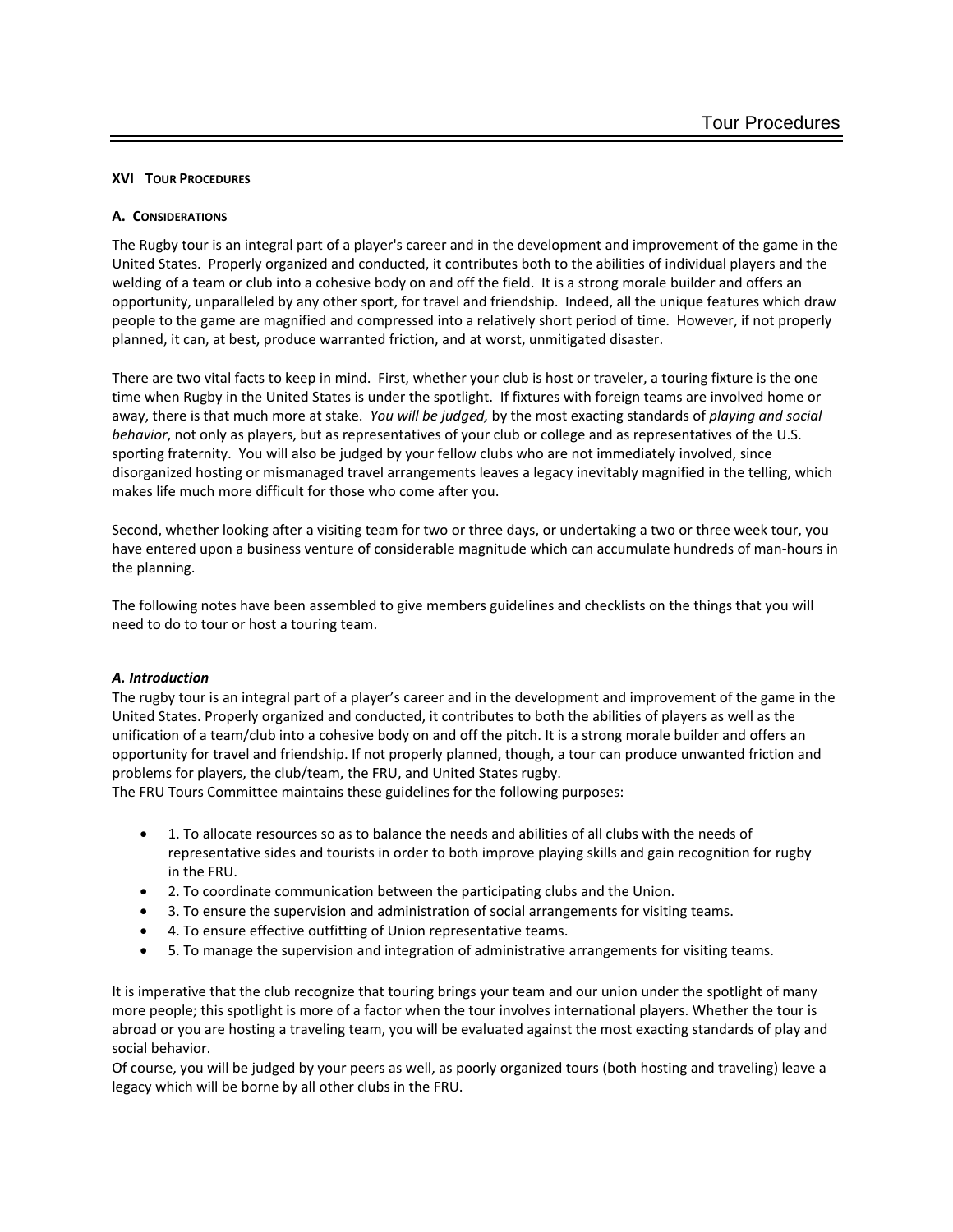The following notes have been assembled to give you guidelines and checklists on issues that you will need to be aware of and responsible for in order to have a successful tour, whether this is an outgoing or hosting tour.

# *B. Outgoing Tours*

- 1. Rules and Procedures
	- o a. Teams from the FRU planning to tour outside the jurisdiction of USA Rugby South must secure the approval of the FRU Tours Committee. Failure to receive approval may result in cancellation of matches by the FRU. Additionally, for many international unions, if you fail to tour with the necessary letters of approval, you may find yourselves in a foreign country with no team to play.
	- o b. Each touring club shall have a central source of communicationone person in charge, usually known as Tour Organizer. For select sides, this position can also be the Select Side Manager. All itinerary and financial arrangements for outgoing tours should be directed by the Tour Manager.
	- o c. No collegiate club will be allowed to tour outside the continental United States unless accompanied by a responsible adult appointed by their university administration.
	- o d. Generally, USA Rugby South and the FRU Tours Committee need one year prior to the tour to process tour applications. Final review and approval will occur within the last two months prior to departure. This time is necessary as after you club receives approval, you should send a copy of this letter to each team of club you are playing prior to your travel. The following information, as a minimum, must be submitted to the FRU Tours Committee Chairman initially in order to process the application:
		- 1. Travel itinerary; i.e. dates of departure and arrival, opposing club names and addresses, match dates, and travel dates (from one fixture to another) while on tour.
		- 2. The number of people in the touring party.
		- 3. Name, address, etc. of your club/team Tour Coordinator and the name of address of the travel agent of coordinator.
		- 4. Name, address, telephone numbers of the host clubs.
		- 5. Collegiate teams must provide the name, address, telephone number and position at the college of the person accompanying the tour.
		- 6. A summary of the finances for the tour, including the estimated expenses and the means by which these expenses will be paid (i.e., method of funding, individual funding and fund-raising events, etc.)
	- o Included in this Handbook is a Tour Application Form. Please use this to provide the above information.
	- o e. In order for your club to team to travel with permission of USA Rugby South, the FRU Tours Committee Chairman must notify the USA Rugby South Tours Committee; approval or disapproval may come from either.
	- o f. As mentioned above, you should send a copy of the final approval by USA Rugby South and FRU to your host clubs. It is also a sound recommendation that you travel with a copy of the approval form.
	- o g. Finally, after your tour we ask that you complete a Tour Report so that we can all learn more of the clubs that you played.
- 2. General Organization
	- o a. The three key individuals involved in running a tour are the Tour Organizer, the Tour Manager and the Team Captain. The combination of any of these functions places increased burdens and responsibilities on any individual, and may result in problems. Generally, the duty of each is as follows: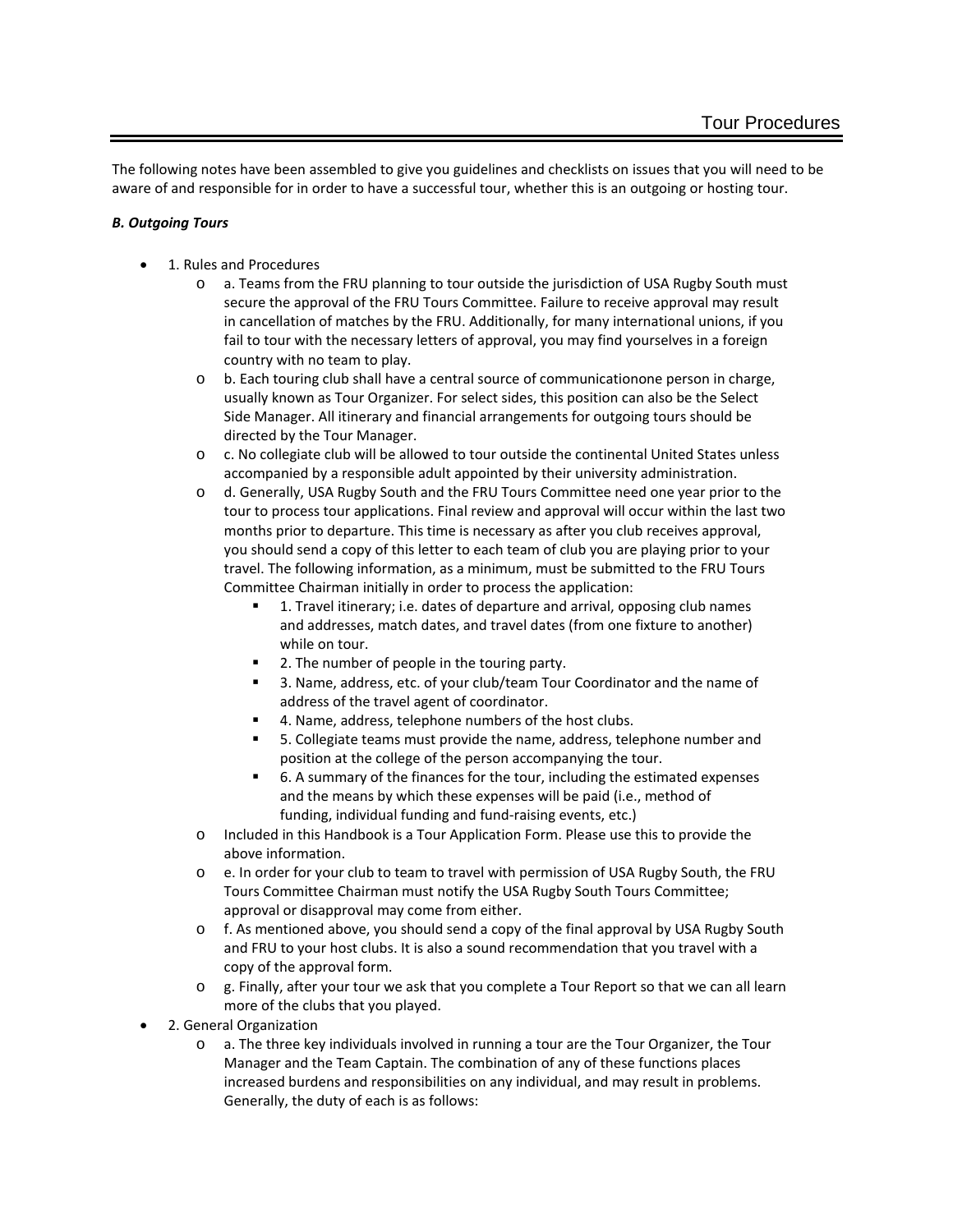- 1. **Tour Organizer**: This person is responsible for planning every facet of the tour off the field, whether he assumes the details himself or delegates them to assistants or travel agencies. This includes communication with hosts, airlines, hotels, etc. It is vital that all commitments be in writing, well in advance. During the tour the Tour Organizer should be able to maintain continued contacts regarding all travel and lodging arrangements; however, this should not extend to the daily functioning of the tour, as this is primarily the purpose of the Tour Manager.
- 2. **Tour Manger**: This person is in charge of overseeing the well-being of the members of the touring party, from departure to return. All facets of the tour are included: discipline, equipment, and even making sure all teammates are assembled before each game.
- 3. **Team Captain**: This person is responsible for the team on the field. It is suggested that the Captain be included in the selection process. Finally, both the Captain and Tour Manager should be expected to speak at public functions after the games, etc., so both must be prepared!
- o b. Planning is absolutely essential for a successful tour. Outlined are common issues important to all tours.
	- 1. **Evaluation**: Before traveling, three general issues should be assessed:
		- a) Can the necessary funds be raised in time,
		- b) Can a strong and fit team be ready to travel for what may be an extended period of time
		- c) Are there enough responsible people available to share in the duties that are required to take on the considerable organization and efforts involved with travel? Only when you are satisfied on all points should you approach the FRU Tours Committee.
	- 2. **Notification**: The Tour Organizer should notify the FRU Tours Committee Chairman of the team's plan to tour. The FRU Tours Committee must advise USA Rugby South and USARFU that the proposed touring team (and match opponents) are in good standing, and in return the USA Rugby South and USARFU provide the FRU with the necessary permission for the outgoing tour.
	- 3. **Finance**: A party of 30, going to Europe for two weeks will, without any difficulty, tally expenditures in excess of \$30,000. Most of this will have to be borne by the touring club and its supporters. You may be able to reduce this with contributions, arrangement of private accommodations, host meals, etc. Assess your needs at the very beginning and bear in mind that bills will have to be paid during the tour. In addition, extra funds should be taken for use in emergencies. Be liberal in your estimates of expenses!
	- 4. **Travel:** Consult a reputable travel agent whom you trust. For internal travel in European countries, public transportation is generally of a high standard and there are often incentives for foreign travelers. Cost and reservations can and should be obtained in advance. Many clubs also use a hired bus for the duration of their stay in a particular country.
	- 5. **Accommodations:** There are a variety of sources, ranging from private homes to student hostels or inexpensive hotels. Confirm reservations and cost in advance. You may also consult with your hosts or your travel agent for other sources.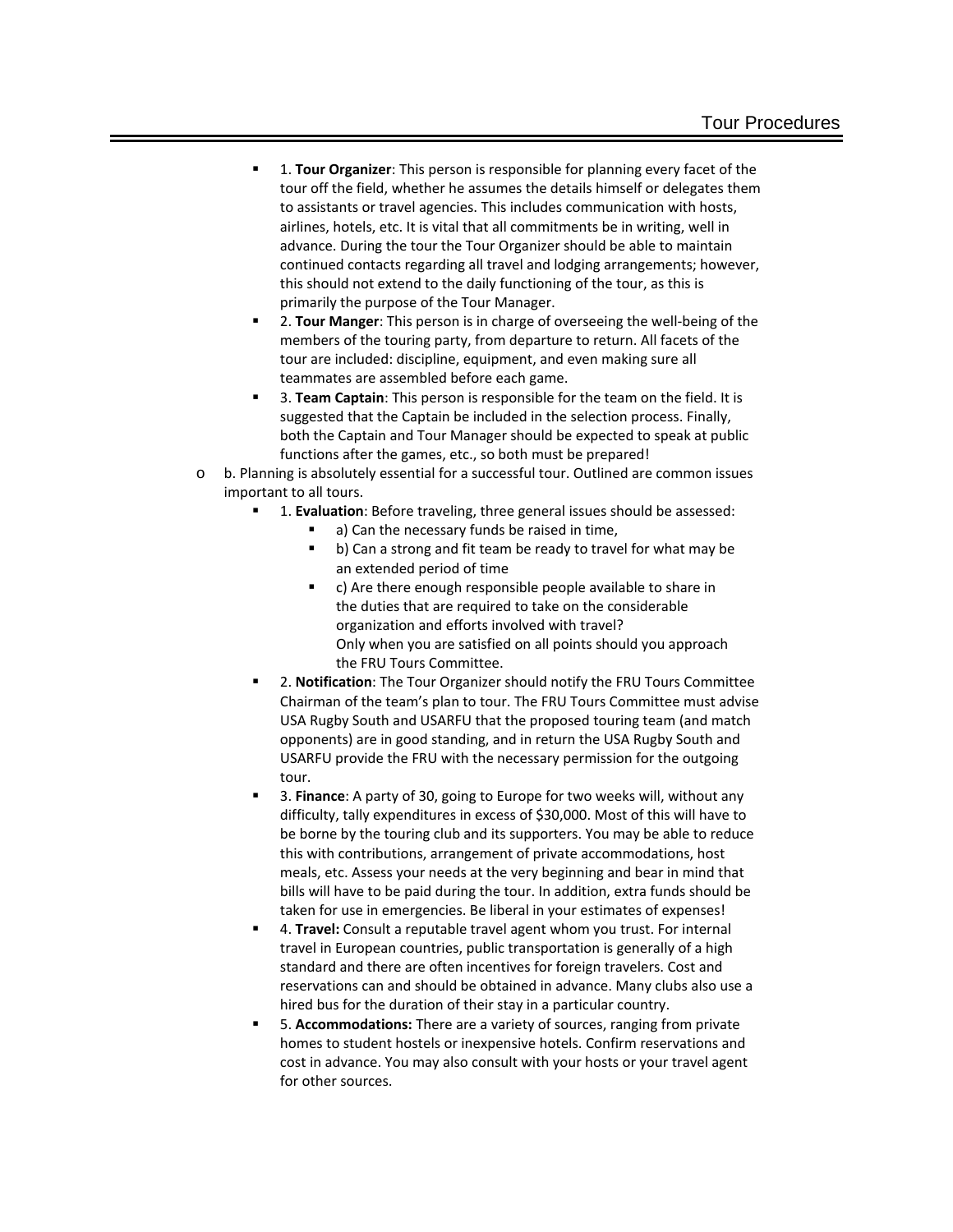- 6. **Fixtures**: Mismatching of strengths in fixtures can ruin a tour. Some overseas unions have expressed concern about the scheduling of games that resulted in lopsided scores. There is no reason why games cannot be arranged with teams of comparable playing abilities. It is easy to overestimate one's own strength, particularly by overlooking normal tour attrition during a heavy program of matches and hospitality. While on the tour, seek advice after each game from your hosts and, if necessary, telephone ahead to your next hosts and let them know if you do not think you are strong enough to cope with the team they are putting out against you.
- 7. **Relaxation**: There is invariable a tendency to be too venturesome in planning fixtures. Playing on and off the field takes a considerable toll, with even more injuries and late nights sapping playing strength. Five matches in two weeks for a party of 25 players should be the absolute maximum, particularly when there is travel between fixtures. Rest days, therefore, are of great importance. Some sightseeing can be planned in advance, particularly as rest stops on long bus trips. Ask your hosts for suggestions.
- 8. **Kit**: A clean, well turned out team builds confidence, spirit and reputations. Take at least one full set plus five spares (jerseys, shorts, socks) for each team. Training kits (old jerseys, track suits, etc.) are the individual player's responsibilities. Take along black boot polish, brushes, spare laces, etc. Off the field, there will be official functions to which blazer, sportcoats, nonjeans, shirt and tie should be worn.
- 9. **Tour Brochure**: This is an excellent promotional piece that need not be too elaborate. Basically, it should contain profiles of your club and each player with photographs. Local advertisers should be vigorously canvassed with a view to recovering much of the costs before leaving. Some host clubs will allow you to sell copies at a nominal amount. Messages of good will from local rugby and community dignitaries should be included.
- 10. **Mementos**: It is customary to offer some record of your visit to each host club, the most common being a club or college crest in plaque form. Additional items can be badges, ties, etc. for those who play against you and for their officials. Gifts should also be given to families who host individual players: no cash, though!
- 11. **Insurance**: Some countries have national health programs under which visitors would be eligible for medical treatment. Despite this, it is vital that you carry adequate protection. Baggage and personal effects insurance can also be useful.
- 12. **Medical Kit**: This need not be too elaborate, but can save many minor irritations. Aspirin, ACE bandages, tape, Vaseline, gauze pads, disinfectant for cuts are obvious items. A complete list is available elsewhere in this Handbook. All items should be kept sealed to avoid difficultly in Customs clearance.
- 13. **Traveler's Checks**: For protection, funds should be in the form of traveler's checks. Checks in the local currency should be purchased prior to departure.

• 3. Checklist

- o a. Confirmation, in writing of the following:
	- 1. USA Rubgy South and USARFU permission to tour (carry with you on the tour!).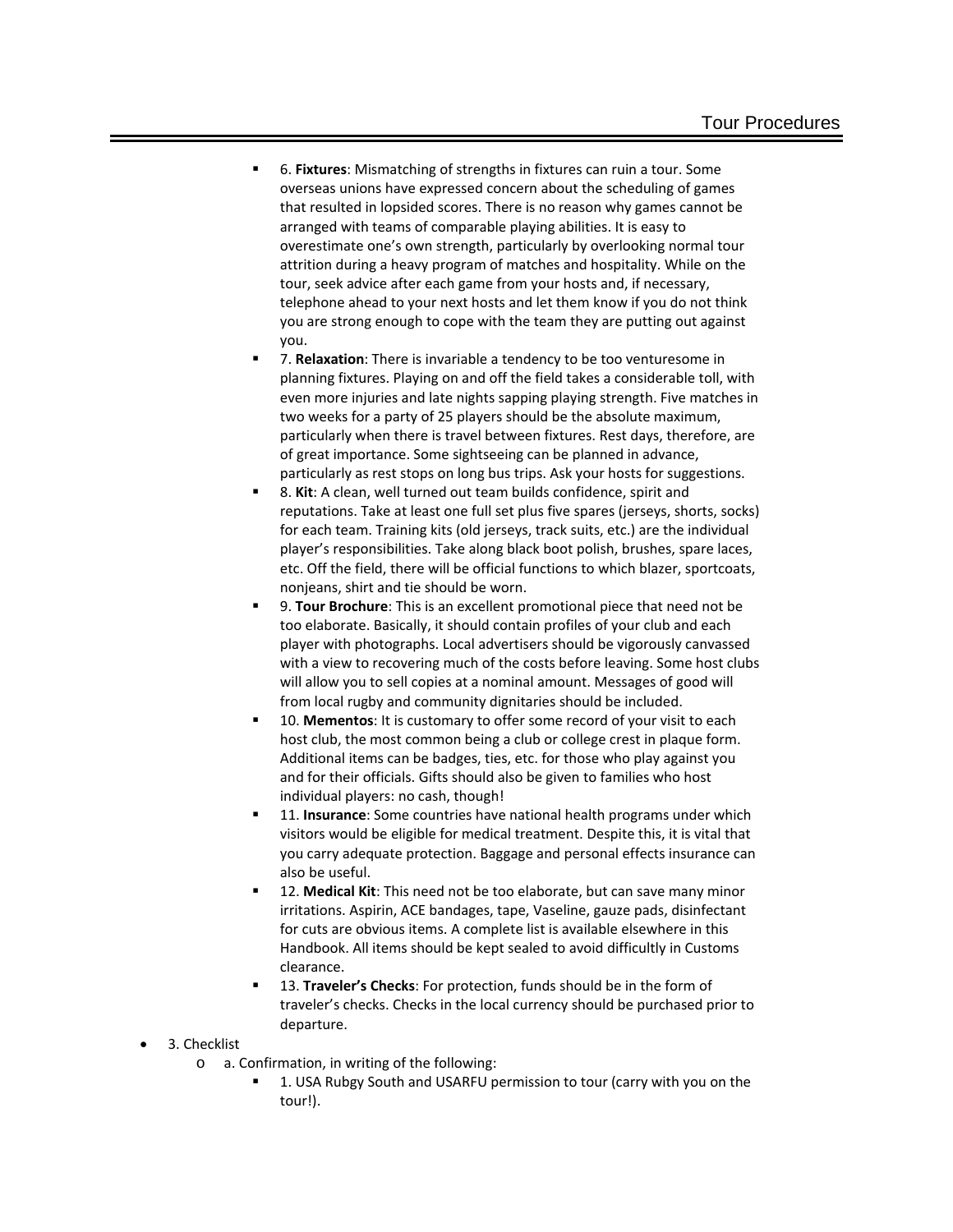- 2. Host club's confirm fixtures and permission from their own Unions.
- 3. Air transportationpayment dates.
- 4. Ground transportation on tour, costs and payment dates.
- 5. Accommodations and costs.
- 6. Follow up your letters to hosts with a phone call just prior to departure.
- o b. Funds available for:
	- <sup>1</sup> 1. Transportation costs air and ground/
	- 2. Accommodation costs.
	- 3. Meal costs.
	- 4. Emergency fundindividually and as a team.
	- 5. Personal pocket money, in traveler's checks.
- o c. Kit:
	- 1. Matching uniforms (shorts, socks, jerseys)
	- 2. Training kit.
	- 3. Blazer and tie.
- o d. Tour Brochure:
	- 1. Program due dates, advertising copy.
	- 2. Incoming funds due date and payment of printer due date.
	- 3. Arrange delivery well before departure.
- o e. Mementos:
	- 1. For clubs/players/officials.
	- 2. Design, payment, and collection.
- o f. Passports, visas and vaccinations, as required.
- o g. Insurance
- o h. Medical Kit
- 4. Post-Tour Report

Within 30 days of the completion of the tour, a report must be sent to the FRU Tours Chairman. This report should discuss the tour, give highlights and any problems or recommendations. This report will also serve to help others who tour this same area in the future.

# *C. Incoming Tours*

- 1. **General Rules**
	- o a. Union teams bidding on a touring team game must indicate to the FRU Tours Committee what they are prepared to do in hosting a match with a touring team, i.e. reception committee on arrival, providing of directions to practice field, assistance in transportation to the match, and appropriate post-game festivities. The FRU Tours Committee decisions of approval/disapproval are final. Failure to receive permission may result in cancellation of referees or of the match.
	- o b. Visiting teams must get permission to tour within the FRU jurisdiction from the FRU Tours Chairman.
	- o c. The Tours Committee shall communicate approval/denial along with other pertinent details to teams wishing to tour within the jurisdiction of the Union.
	- o d. Any team wishing to tour within the jurisdiction of the Union must present evidence to the Tours Committee of sanction to tour from their home Union. Deviation from this rule can result in game cancellation.
	- o e. The Tours Committee determines who the opponents of touring teams shall be. In cases where a touring team requests a specific opponent and the Tours Committee deems that opponent to be unsuitable, the Committee may designate another opponent or withhold match approval, or both.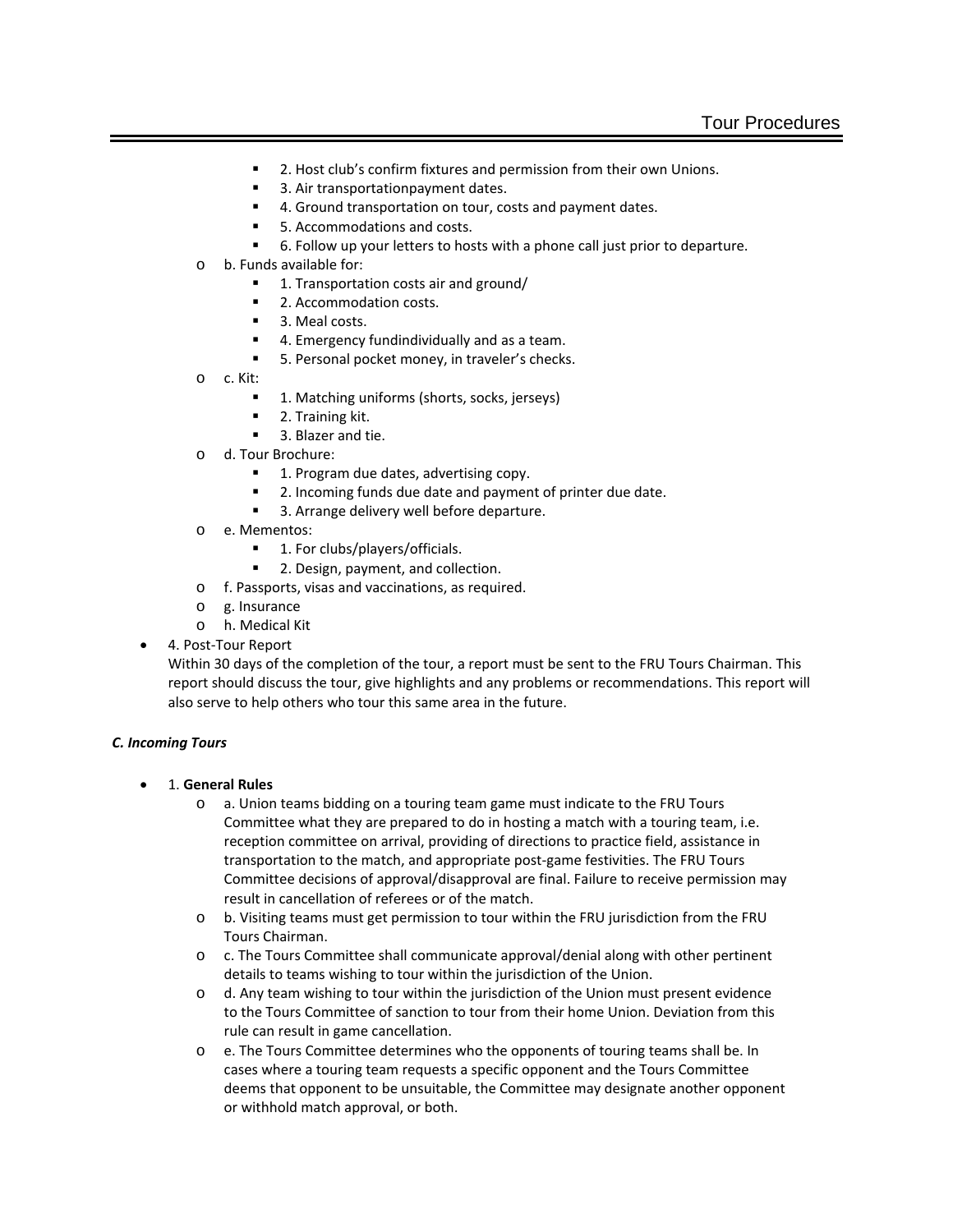- o f. The Union shall assume no financial or other level obligations relative to touring teams unless a) a Union team is playing the visitor or b) a specific request from a member club is put to the Tours Committee. In both cases, or in any other case, the Executive Committee must approve by a majority vote.
- $\circ$  g. Copies of all correspondence initiated by union teams relative to inviting touring teams to the FRU should be sent to the Union Secretary and the FRU Tours Committee as a matter of record.
- o h. The Tours Committee, when informed of an internal tour arranged between an FRU team and a touring team may, if it feels it is necessary in order to avoid misunderstandings, communicate to the visitor's home Union any doubts which may exist as to the FRU's host club's ability to provide: a) adequate competition and b) accommodations, transportation, financial arrangements, etc.
- $\circ$  i. When the Union Select Side is acting as a host to a touring side, the President of Union shall appoint a Match Organizer and a Team Manager. Their respective duties are:
	- 1. Match Organizer: Arranges a venue, referees, and other duties pertinent and ancillary to the match and not covered in the nomenclature of the Team Manager's functions. Also includes fund raising duties in collaboration with the Chairman of the Finance Committee.
	- 2. Team Manger: Issues and collects uniforms, secures a team trainer and physician, training supplies, and injury contingencies.

# • 2. **General Procedures**

- o a. Incoming clubs and Select Sides must submit their itinerary including dates of matches, dates on which they move from one host to another, to the FRU Tours Committee for approval.
- o b. Provide the name, address and telephone number of the Tour Coordinator.

# • 3. **Pre-Tour Communication**

- o a. One member of the host club should be appointed the Tour Coordinator. It shall be their function to handle all arrangements with the touring side.
- o b. It shall be the duty of the Tour Coordinator to secure a copy of the itinerary of the touring team and work around that.
- o c. The Tour Coordinator should make clear to the touring side what the limits are of the host club's liabilities.
- o d. The Tour Coordinator should make clear to the touring side the extent to the host club's financial resources so that there are no misunderstandings of what the touring team can expect in the way of hospitality.
- o e. The Tour Coordinator should notify the FRU Tours Committee of the club's plans to host. As the FRU Tours Committee interacts with the USARS Tours Committee, the FRU Tours Committee must advise the USA Rugby South and ASARFU that the proposed hosting team (and match opponents) are in good standing, and in return, the USA Rugby South and USARFU provide the FRU with: a) notice that the touring club is in good standing with its home Union and has permission to tour, and b) the touring side has received USARFU approval to tour. USA Rugby South sanctions will be placed on clubs who allow incoming tours without having received proper approval.

# • 4. **Welcome**

- o a. A committee of the club numbers (the more the better) should meet the tourists at their arrival point, i.e. bus station, trains station or air terminal.
- $\circ$  b. The host club should be prepared to offer the tour party a small reception with refreshments and snacks, etc. on the eve of their arrival.
- o c. A formal reception is appropriate for touring sides from outside the United States.
- 5. **Transportation**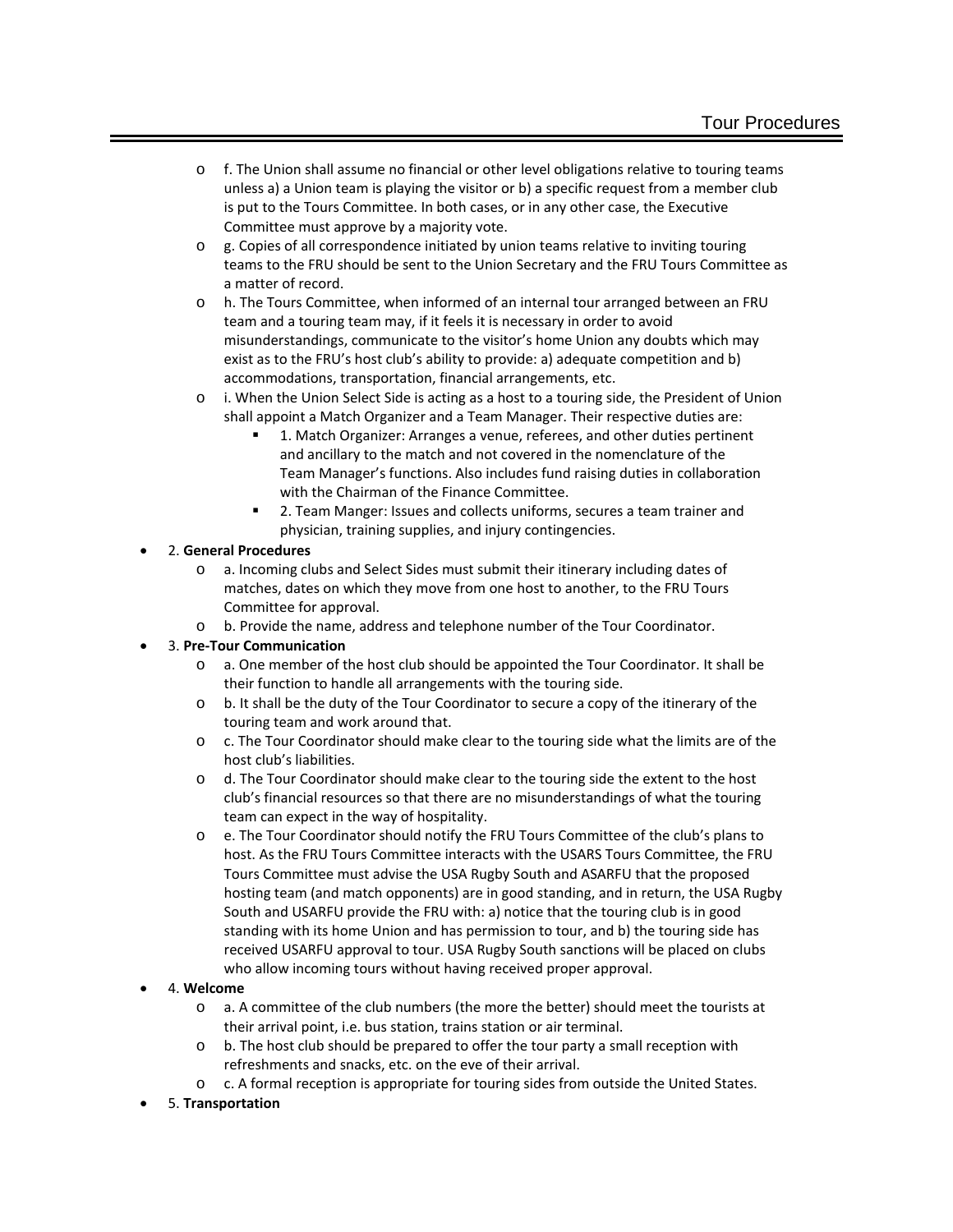- o 1. For touring sides without their own transportation, the host club shall make every effort to get the tourists to training sessions, the match, after-match socials, etc.
- o 2. For touring sides with their own transportation, the Tour Coordinator shall see that the tourists have maps and directions to all functions and, if possible, have a host club guide.

# • 6. **Accommodations**

- $\circ$  1. If at all possible, and especially with the touring sides from outside the U.S., the host club should provide lodging in the club members' homes. The Tour Coordinator should have a list prepared in advance, matching the hosts with the tourists.
- o 2. The host club, through the Secretary or Tour Coordinator, should be prepared to communicate hotel and motel rates to the tourists so they may obtain the best possible accommodations dependent on their financial resources.
- $\circ$  3. This list should be made available to the Tour Manager so that in emergencies they may be able to contact quickly a player or players.
- 7**. Match**
	- o 1. The Tour Coordinator should show the match field to the Coach and Tour Manager well in advance of the game.
	- o 2. The pitch must be properly marked and well-lined with appropriate flags or cones.
	- o 3. If possible, there should be separate dressing rooms with showers, or arrangements for shower facilities.
	- o 4. One person should be appointed to make sure that the dressing rooms are locked during the match.
	- o 5. The touring side should have a choice of a maximum or 3 balls for the match. Both sides should agree on the selection; any disagreement to be settled with a decision by the referee.
	- o 6. The arrangement of the referee's arrival should be such that he will be available before the game with enough time for questions or laws interpretations.
	- $\circ$  7. Without exception, the referee should be invited to the post-game festivities.
	- $\circ$  8. A trainer and physician should be available, along with transportation in the event of emergencies.

# • 8. **After-Match Functions**

- o 1. Social arrangements are a matter of style, but no touring side should be ignored following a matchwin or lose! Both liquid and food should be provided.
- o 2. Token gifts are usually exchanged, and the host team should be prepared to exchange pins, ties, t-shirts, etc.
- o 3. Mounted crests, banners, plaques, etc. are usually considered to be necessary and appropriate, and the host team should be prepared to offer of these to the Tour Manager, Captain, Coach, or club President. Other items that might be presented or exchanged are a rugby ball (autographed and with the score of the game), suitable touch-flags or a club jersey.

# • 9. **Extra to Be Considered**

- $\circ$  1. A match brochure of your game with names of players is good, especially for touring sides from outside the U.S.
- o 2. A sightseeing trip to points of local interest and/or to meet local dignitaries (a trip to the local Chamber of Commerce should be able to produce a tourist information packet that is usually much appreciated).
- o 3. A key to the city.
- 10. **Post-Tour Report** Within 30 days of the completion of the tour, a report must be sent to the FRU Tours Chairman. This report should discuss the tour, give highlights and any problems or recommendations. This report will also serve to help others who may play the same club.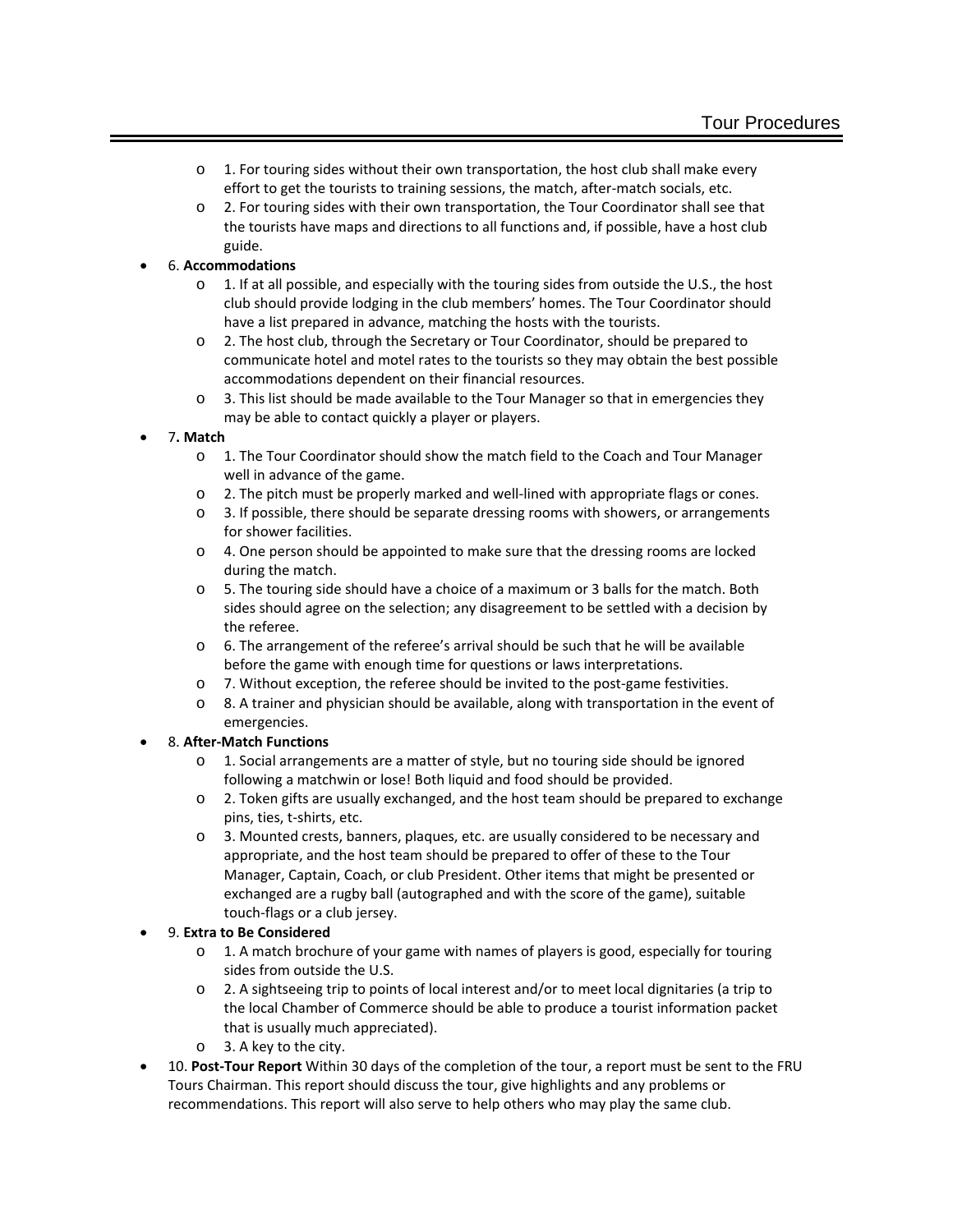#### • 11. **Forms and Questionnaires**

o 1. Tour Application Form

Included in this section is a sample form that either outgoing or incoming teams should use when considering a tour (or hosting a traveling team). Please complete this entirely, and submit it with any other pertinent available information.

o 2. Touring Side Questionnaire For incoming tours: Please see to it that this form is given to the incoming team. We are interested in knowing what your opinions are of our Union, and what can be done to improve any problems.

### **XVII REFEREES SOCIETY**

# *A. Recruitment, Training, Assessing, and Coaching*

This is effected primarily through the recruiting efforts of Referee's Association members and Rugby Club members. Fundamentally, anyone desiring to referee who has the physical attributes to keep up with play, and the mental aptitude to read and understand the laws is open for recruitment, and should be referred initially to the Chairman of the FRRA, who will then set in motion all the steps necessary to bring that person into membership. The Referee Program" is a program whereby every club is required to have a quaified referee" who is a club member, who then gains experience by referring the "B" games, and is coached by the full member referee assigned to the "A" game for that day.

Florida is governed by the IRB Laws under the direction of the USARU Laws Committee. An updated edition of the laws in published annually in July.

Grades are assigned starting at Novice, then C3, C2, and C1, by the Florida Grading Committee; B3 and B2 by the South and Eastern Referee's Grading Committee; and B1, A2, and A1 by the National Grading Committee. Certain standards in law knowledge, application, fitness, and ability to travel are required at all grade levels. Referees are paid in Florida according to their grade, and as professionals have certain obligations to the Florida Rugby Union, and duties to perform regarding CIPP compliance and Discipline Reports.

Referee training and coaching sessions are carried out a least once per year in the North and South, respectively. Any referee observing a game in which a lower graded referee is officiating, is expected to "coach" that referee in a positive, constructive manner. All C1 referees aspiring to the "B" Panel, and all "B" and "A" Panel referees are required to attend the National Referee's Coaching School held every summer at its publicized location. In addition, opportunities occur periodically for referees to attend seminars on how to be an effective referee coach; with this in mind, all C1 referees an above are considered by USARFU to be able to coach, and should therefore make every effort to improve their technique whenever possible.

# *B. Scheduling and Confirmation of Referees*

Referees are assigned by the V.P. of Referee Development for all league games according to the Florida Published League Schedule, and on an ad hoc basis for friendly and tour matches. Home team secretaries are required to call their assigned referee no later than four days prior to the game, i.e. Wednesday before Saturday, to confirm the match and inform him/her of the venue, kick-off time, and directions to the field.

For tournaments, referees will be appointed by the Referee's Appointment Committee. This includes appointments for referees from associations other than Florida. Tournament Directors are required to inform the Referee's Association at least 4 weeks prior to the tournament date, as to the number of teams involved and the play format, so that the number of referees required can be mutually determined at that time. The significance of this timing is to enable the FRRA to take advantage of 21 days advance air fares when necessary, and for the Tournament Director to know what expenses to budget per the current referees' daily rate.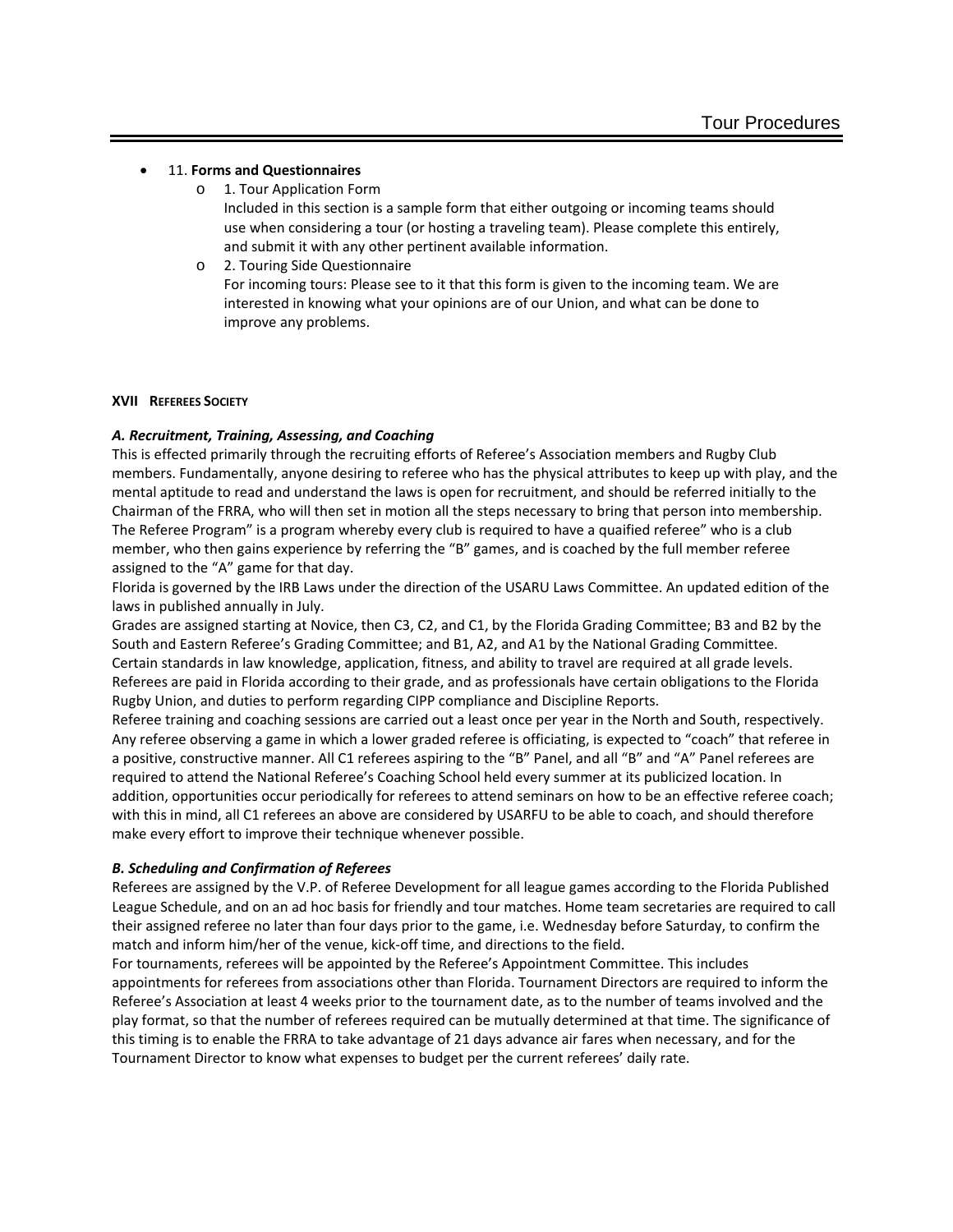# *C. Pre and Post Match Preparations and Requirements*

The assigned referee must be at their appointed match venue at least 30 minutes prior to kick-off. He/she must carry out the following functions:

- 1. Pitch inspection. Marking and layout, flag positions, pads and goal posts, sideline restraining ropes (as per Florida requirements).
- 2. Players dress inspection. Boots (cleats), dress and headgear, medical supports and braces (per the current law directions).
- 3. CIPP rosters. Collect and show to opposing captains, have each sign off on opposing team's list.
- 4. Touch judges. Pre-match instructions.
- 5. Captains. Coin toss.

After the match, the referees must carry out the following functions:

- 1. CIPP rosters. Note winning team and score, note any cautions or send offs, sign the form, and give to the winning captain.
- 2. Discipline reports. Write a full account of the send offs, fax or mail copies to Discipline Chair, Player's Club Secretary, and Chairman of Referee's Association within 6 days of incident.
- 3. Availability. Be available for discussion on points of law.

### *D. Referee Conduct*

Be professional, courteous and a credit to the FRRA at all times while acting as its representative.

# *E. Referee Match Fees*

Referee's expenses will be paid in cash, or check (as arranged with the referee in advance) directly to the referee prior to the start of the assigned game.

Payment chart is available from the Florida Rugby Referees Society

Grades will not be a factor at tournaments.

"Friendly" games will be paid as arranged between the Home Club and the individual referee assigned to the game.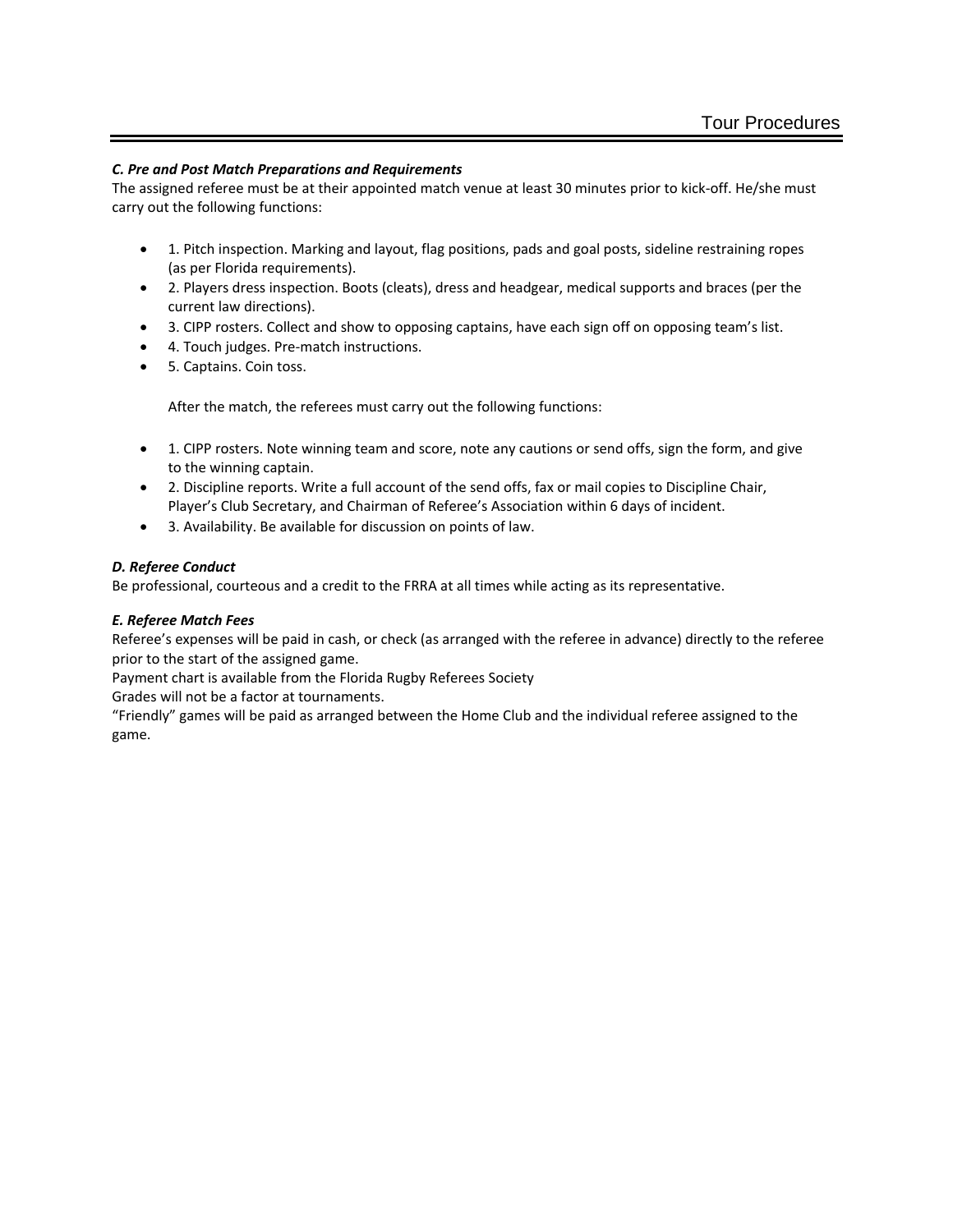|                        | <b>Event Bid Application</b>                                                                                                                                                                                                   |  |
|------------------------|--------------------------------------------------------------------------------------------------------------------------------------------------------------------------------------------------------------------------------|--|
|                        |                                                                                                                                                                                                                                |  |
|                        | Event Date ________________Date Submitted ___________________Date Received ________________________                                                                                                                            |  |
|                        |                                                                                                                                                                                                                                |  |
|                        | Event Coordinator: etc. by the coordinator of the coordinator of the coordinator of the coordinator of the coordinator of the coordinator of the coordinator of the coordinator of the coordinator of the coordinator of the c |  |
|                        |                                                                                                                                                                                                                                |  |
|                        | Home Phone: ___________________________________Work Phone: _____________________                                                                                                                                               |  |
|                        |                                                                                                                                                                                                                                |  |
| <b>EVENT LOCATION:</b> |                                                                                                                                                                                                                                |  |
|                        |                                                                                                                                                                                                                                |  |
|                        |                                                                                                                                                                                                                                |  |

**Florida rugby union pays for referee fees, trophies and a specific amount for medical support for each event except the 7's Qualifier/Championship. The 7's Qualifier/Championship requires a \$750 bid fee at the time bids are submitted.**

**The host is responsible for referee housing. This is normally free from the tournament hotel/motel but the host must negotiate with the hotel/motel.**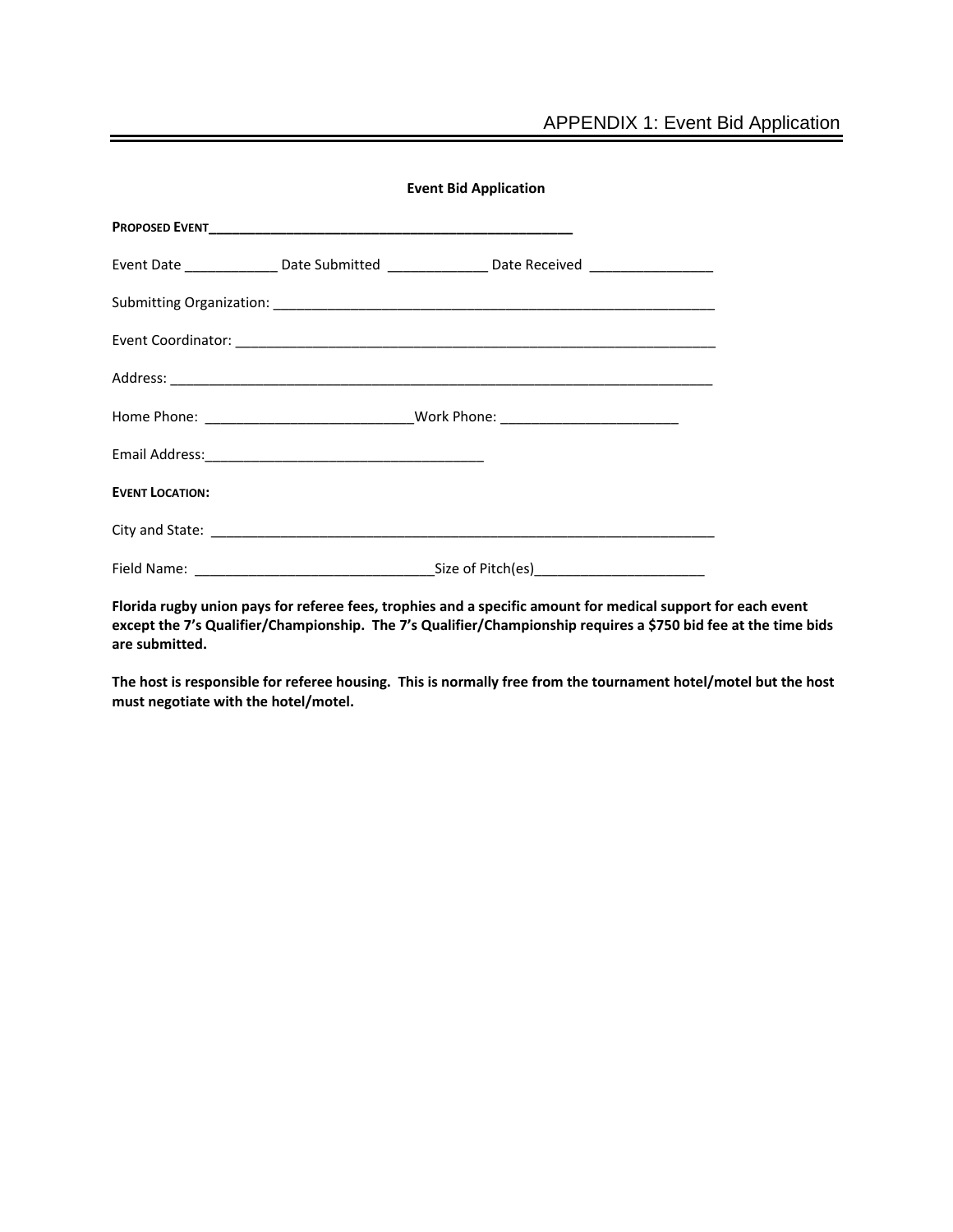#### **PLEASE PROVIDE THE FOLLOWING WITH THIS FORM:**

- 1. A letter from the owner of the facility guaranteeing the use of the facility on the dates of the event.
- 2. Information about your organization's past experience hosting events of this type.
- 3. A letter of support from the medical organization that will be present at the event.
- 4. The name, address and phone number of the nearest hospital to the fields and distance.

#### **PLEASE CHECK THE APPROPRIATE RESPONSE:**

#### **Yes No**

- $\Box$   $\Box$  Are there stands for spectators? Seating capacity:  $\Box$
- $\Box$   $\Box$  Are rest rooms available?
- $\square$   $\square$  Are changing facilities available for players?
- $\Box$   $\Box$  Is it possible to restrict entrance so admission can be charged?
- $\Box$   $\Box$  Will another event be run in conjunction with this event? If so, what is the name and type of event?\_\_\_\_\_\_\_\_\_\_\_\_\_\_\_\_\_\_\_\_\_\_\_\_\_\_\_\_\_\_\_\_\_\_\_\_\_\_\_\_\_\_\_\_\_\_\_\_\_\_\_\_\_\_\_\_\_\_\_
- $\Box$   $\Box$  Is a scoreboard available for use?
- $\Box$  Is a public address system available for use?
- $\square$   $\square$  Are practice facilities available?
- $\square$   $\square$  Will water be available for players?
- $\Box$   $\Box$  Do any policies exist that would not allow the use of the field due to inclement weather?
- $\Box$   $\Box$  Can arrangements be made to have the matches videotaped if needed? If yes, please explain: \_\_\_\_\_\_\_\_\_\_\_\_\_\_\_\_\_\_\_\_\_\_\_\_\_\_\_\_\_\_\_\_\_\_\_\_\_\_\_\_\_\_\_\_\_\_\_\_\_\_\_\_\_\_\_\_\_\_\_\_\_\_\_\_\_\_\_\_\_\_

\_\_\_\_\_\_\_\_\_\_\_\_\_\_\_\_\_\_\_\_\_\_\_\_\_\_\_\_\_\_\_\_\_\_\_\_\_\_\_\_\_\_\_\_\_\_\_\_\_\_\_\_\_\_\_\_\_\_\_\_\_\_\_\_\_\_\_\_\_\_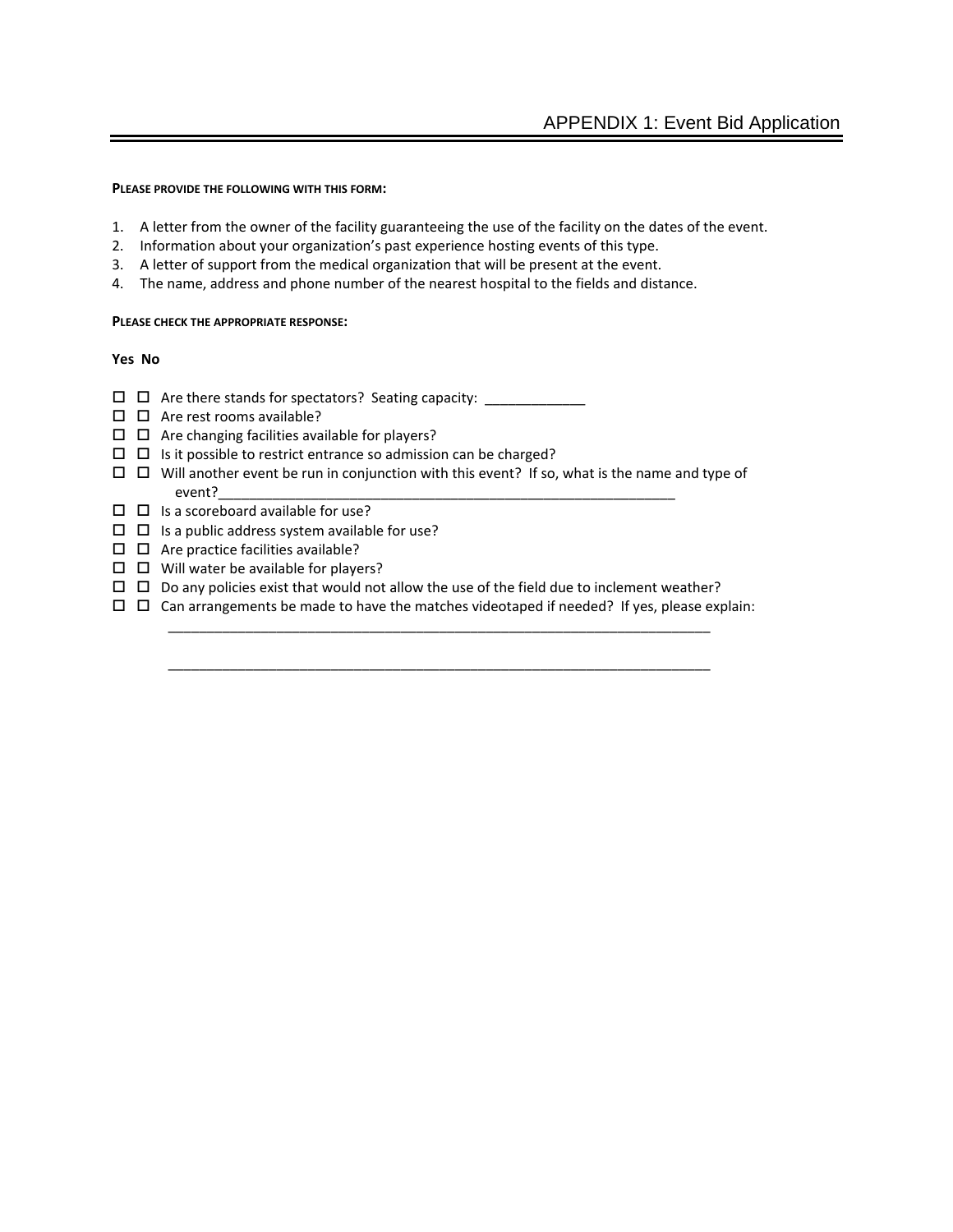# APPENDIX 2: Disciplinary Player Send-Off Report

|                                                                                                   | Player Send-Off Report Date |  |
|---------------------------------------------------------------------------------------------------|-----------------------------|--|
|                                                                                                   |                             |  |
|                                                                                                   |                             |  |
|                                                                                                   |                             |  |
| Offense for which penalized: (cite law):                                                          |                             |  |
| How incident occurred:                                                                            |                             |  |
|                                                                                                   |                             |  |
| Player's reaction to being sent off:                                                              |                             |  |
| In the Referee's opinion, the sanction for this offense should be (check one)<br>Minimal Moderate | <b>Severe</b>               |  |
| <b>Additional comments:</b>                                                                       |                             |  |
|                                                                                                   |                             |  |
|                                                                                                   |                             |  |
|                                                                                                   |                             |  |
|                                                                                                   |                             |  |
|                                                                                                   |                             |  |

Union disciplinary procedures require that this report be filed by the match referee in any match where a player has been ordered off, including other than A-side games. This report shall be sent to the FRU Disciplinary Chair.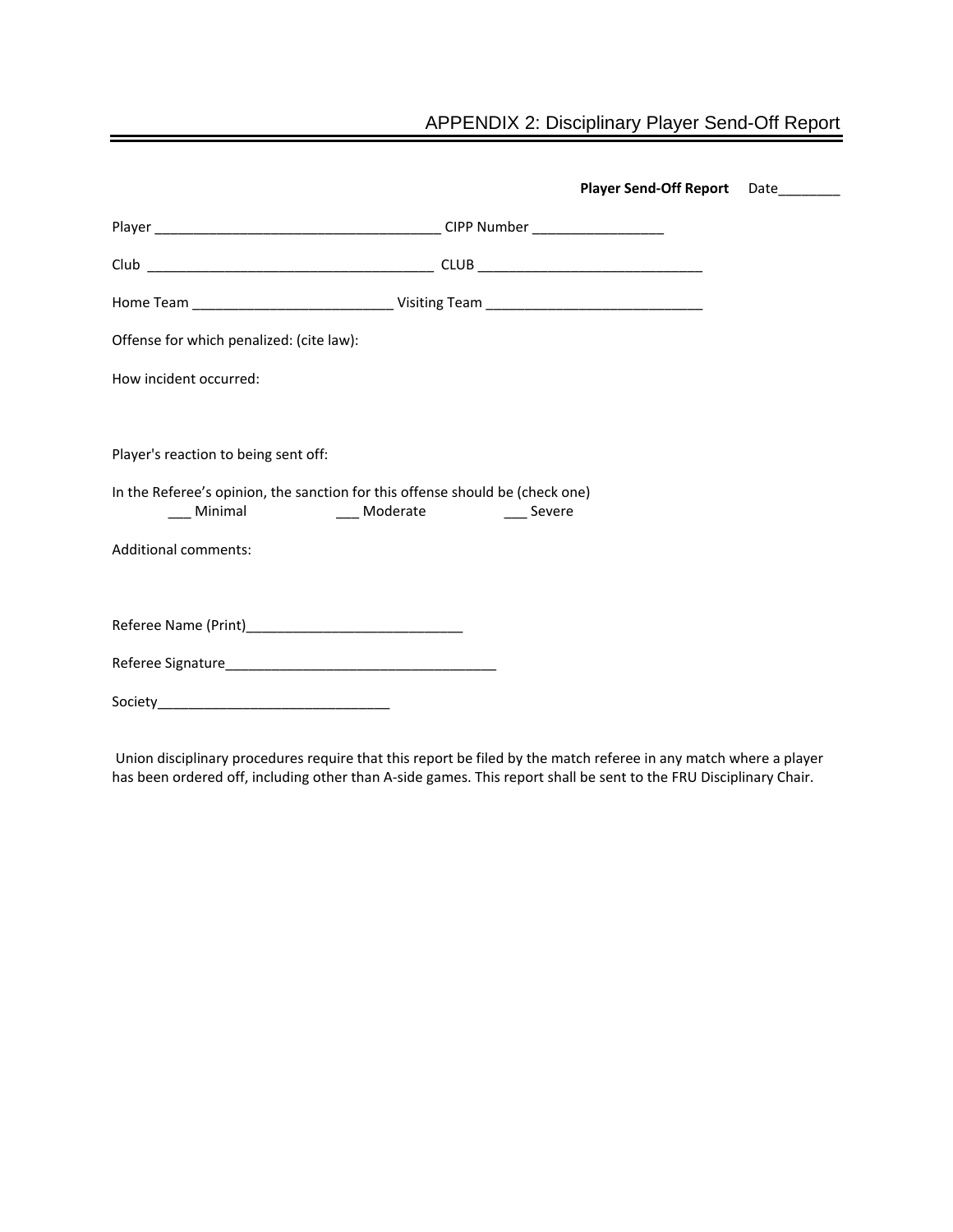| <b>REQUEST FOR PERMISSION TO TOUR</b> |                                                                                                                                                                                                                         |                             |                                 |  |  |  |  |
|---------------------------------------|-------------------------------------------------------------------------------------------------------------------------------------------------------------------------------------------------------------------------|-----------------------------|---------------------------------|--|--|--|--|
| Date:                                 |                                                                                                                                                                                                                         |                             |                                 |  |  |  |  |
| To:                                   | <b>Maritain Contract Contract Contract Contract Contract Contract Contract Contract Contract Contract Contract Co</b>                                                                                                   |                             |                                 |  |  |  |  |
| From:                                 |                                                                                                                                                                                                                         |                             |                                 |  |  |  |  |
| Name of Club:                         | I have reviewed and approved the $\Box$ incoming $\Box$ outgoing tour of:<br><u> 1989 - Johann Harry Harry Harry Harry Harry Harry Harry Harry Harry Harry Harry Harry Harry Harry Harry Harry</u>                      |                             |                                 |  |  |  |  |
| Address:                              | <u> 1989 - Johann Harry Harry Harry Harry Harry Harry Harry Harry Harry Harry Harry Harry Harry Harry Harry Harry</u>                                                                                                   |                             |                                 |  |  |  |  |
| City, State, Country:                 |                                                                                                                                                                                                                         |                             |                                 |  |  |  |  |
| Name of Clubs:                        | for the following host clubs/unions (information required for each fixture):                                                                                                                                            |                             |                                 |  |  |  |  |
| Addresses:                            |                                                                                                                                                                                                                         |                             |                                 |  |  |  |  |
| Cities/Countries:                     |                                                                                                                                                                                                                         |                             |                                 |  |  |  |  |
| Telephone #s:                         |                                                                                                                                                                                                                         |                             |                                 |  |  |  |  |
|                                       | The touring party will include the following number of persons:                                                                                                                                                         |                             |                                 |  |  |  |  |
| Incoming tours:                       | Medical coverage at all fixtures?<br>$\square$ EMT<br>Doctor<br>□                                                                                                                                                       | $\Box$ Yes                  | $\square$ No                    |  |  |  |  |
| Outgoing tours:                       | Are you taking a referee with you?<br>Is s/he planning to officiate while on tour? $\Box$ Yes<br>Is this her/his only function on tour?<br>Please inform the Director of Referees of your intention to take a referee   | $\square$ Yes<br>$\Box$ Yes | □ No<br>No<br>ப<br>$\square$ No |  |  |  |  |
|                                       | Arrival/departure dates and itinerary are as follows:                                                                                                                                                                   |                             |                                 |  |  |  |  |
|                                       |                                                                                                                                                                                                                         |                             |                                 |  |  |  |  |
|                                       | Should this meet with your approval, please sign three (3) copies and return two (2) copies to me within five (5)<br>days, on or before ________, 19 ____. If this tour is not approved, please contact me immediately. |                             |                                 |  |  |  |  |
| Approved by:                          |                                                                                                                                                                                                                         | Approved by:                |                                 |  |  |  |  |
| Date:                                 | Date:                                                                                                                                                                                                                   |                             | Secretary                       |  |  |  |  |
|                                       |                                                                                                                                                                                                                         |                             |                                 |  |  |  |  |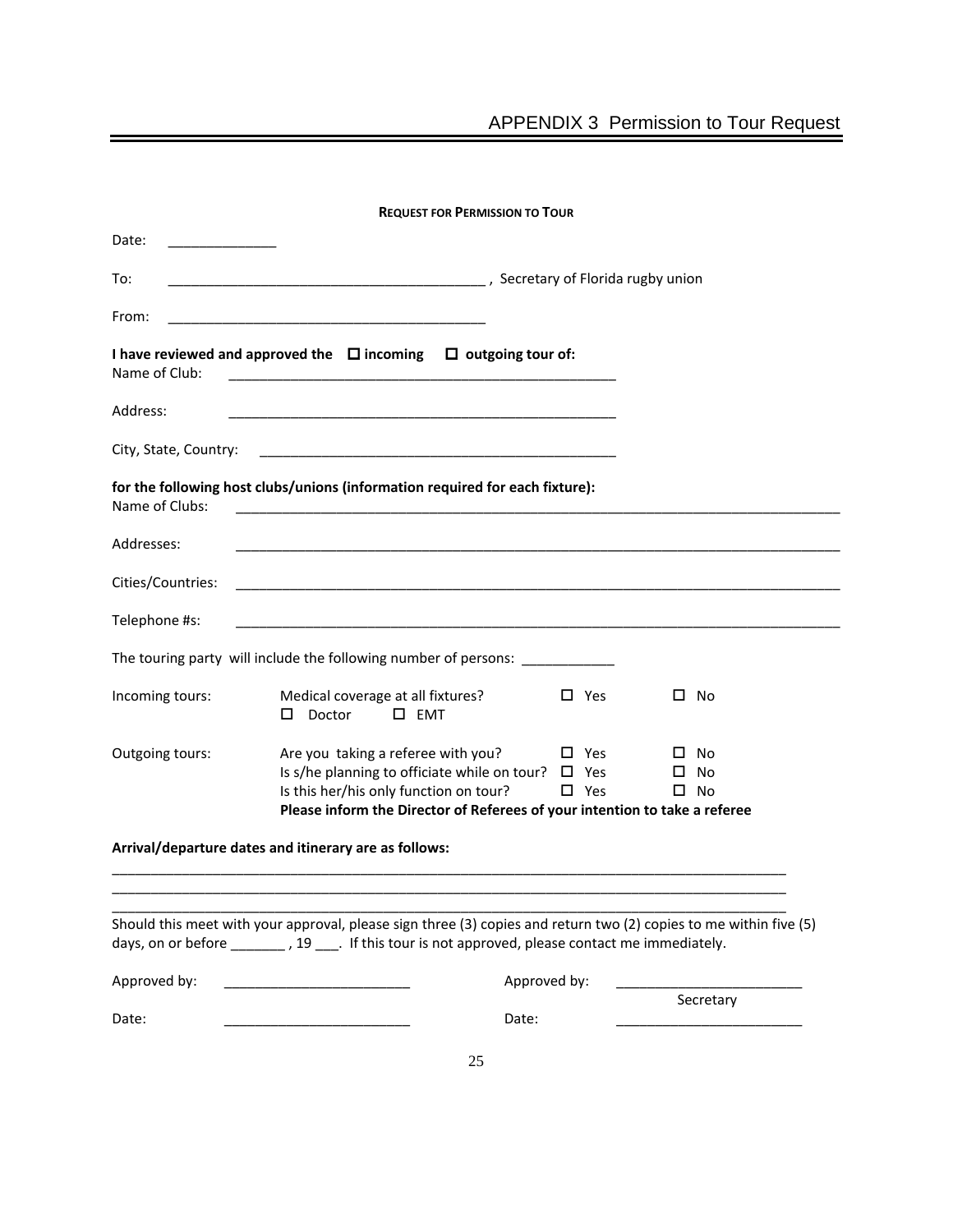# **Event Hosting Checklist**

This checklist is a tool for you to use prior to and on game days to ensure that all details have been taken care of to provide a good venue and a positive experience for the visiting team(s). You should add any items that are specific to your college/universityto insure all aspects are covered.

# *Please keep in mind that there may be other important items that are not listed.*

# **I. Pre-Event Planning**

- A. Venue
	- Field use permit(s) acquired
	- Certificate of liability insurance acquired as necessary
	- Additional permission/permits acquired (vendors, concessions, etc.)
	- Field checked for debris or harmful areas and corrected
	- Setup and breakdown crews assigned
	- Tents acquired
		- 1. Match Officials
		- 2. Medical
		- 3. Administration
		- 4. Teams
	- Scoreboard acquired
	- Sideline benches acquired
	- Spectator seating acquired
	- Provision made for adequate bathroom facilities
	- Adequate parking available and well marked
	- Cell phones or walkie-talkies acquired
	- Provision for adequate water and ice made
	- Prepare fields for play (line fields and setup barriers)
- B. Medical
	- Confirm all trainer, EMT, Physician, Ambulance Services (time and place)
	- Create an emergency response plan with medical support personnel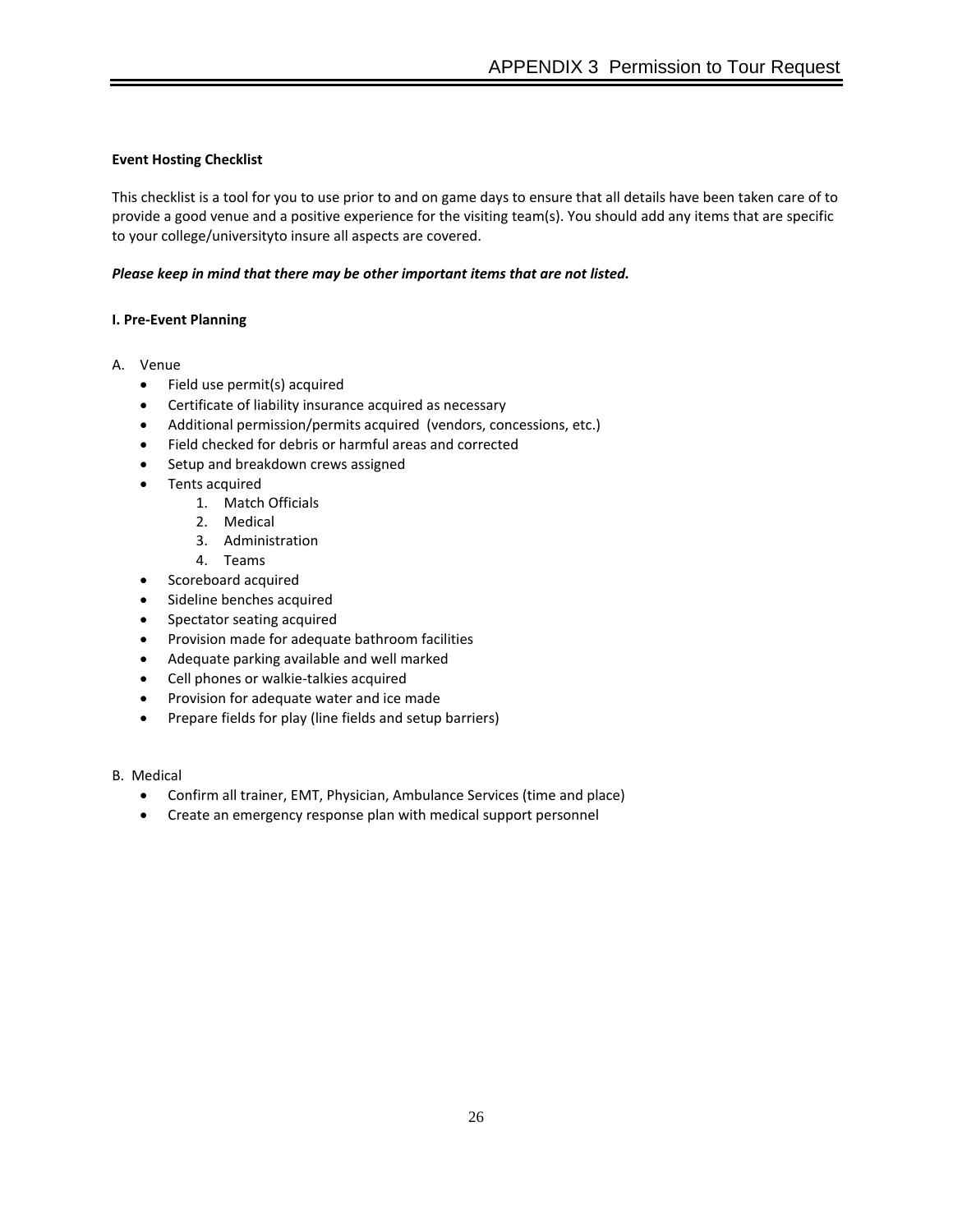C. Match Officials

- Confirm dates, match times and length of games as soon a possible with the referee association responsible for officiating the matches.
- Confirm all parties responsible for covering referee expenses.
- D. Media and Promotion
	- All media outlets TV, Radio, Newspaper, others appropriate to the venue
	- Fliers and Posters
	- Field Signage
- Game Day Programs with rosters and advertising

# E. Trophies

- Order trophies well in advance of the event
- Provide a display location at the venue

# F. Equipment

- PA System
- **Scoreboard**
- Game Balls
- Goal Post Pads
- Sideline Flags
- Spectator Restraining Barriers/Ropes

# G. Information Packet

Create an information packet to be distributed to all parties containing at a minimum the following:

• Hotels and Restaurants

Secure reduced-rate packages at a number of hotels adequate to handle the teams, officials, sponsors, administrators, spectators and media anticipated at the tournament/event. Accommodations should be offered at the lowest available rate to anyone staying at these hotels during the event time period. Publish a list of restaurants ranging from high to low cost, which are easily reached from all hotel/motels and the event site. It is important that some of these restaurants are open later in the evening (10:30 PM to midnight), giving players who play in the later matches dining options following their matches

- Directions to the fields from all points including the airport.
- Directions from the fields to the suggested hotels
- Directions from the fields to the hospital that will be used in case of injury
- Preliminary itinerary for the event.
- Any other items that would be of local interest.

# **II Game Day**

- Ensure all fields are ready for play
	- 1. Proper marking
	- 2. Flags
	- 3. Goal Post Pads
	- 4. Spectator Restraining Barriers/Ropes
	- 5. Balls
- Distribute Programs
- Post results and report results to all media outlets as soon as possible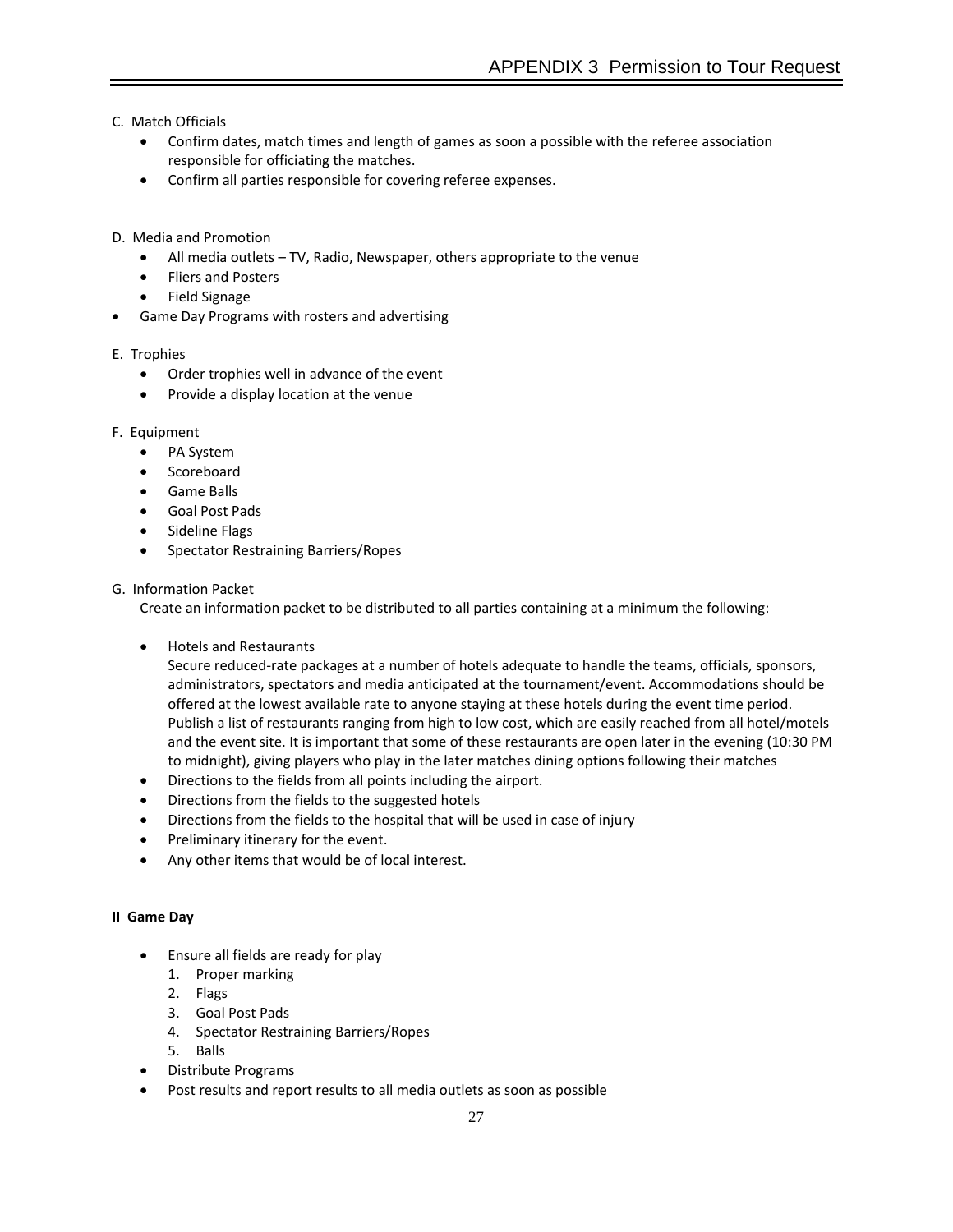- Break down fields
- Clean all trash/debris
- Service portable bathrooms if necessary

### **III Playing Area**

Note: The following bulleted items are standard for tournaments/events. Exceptions to these standards may result in a less-than-desirable playing surface and competition experience.

- One regulation size Rugby pitch equipped with standard goal posts, and goal post pads, for every four (4) teams attending the event.
- The Rugby pitches should be on even ground with or without a grade pitch for drainage. It should have green and properly cut grass, as well as proper irrigation prior to event to ensure a soft playing surface. The goal posts should also have the minimum required padding as per the IRB handbook.
- All pitches are to be lined with regulation field chalk or paint.
- Maintenance and upkeep of the venue-playing surface should be sufficient for the conduct of a safe, high level competition.
- Pitches must have rope or other appropriate demarcation or separation of the playing field areas accessible only to players and officials.
- Specific field marking and size requirements for this event are described in the following picture. Field dimensions should be as close as possible to full sized.
- Dimensions for goal posts and cross bars is 5.6 meters between goal posts, the cross bar is 3 meters from the ground, and the minimum height of the goal post is 3.4 meters.
- In addition to the required Rugby pitches needed for the event, an additional pitch should be provided for a practice area for participating teams. This Rugby pitch should be on even ground with or without a grade pitch for drainage. It should have green and properly cut grass, as well as proper irrigation prior to the event to ensure a soft playing surface. It is best if the Event Host schedules the practice times so there is no confusion.
- Nearby to each field should be restroom facilities (permanent or temporary) easily accessed by the players. The use may be shared with the public, but must be in numbers sufficient to meet mass gathering permit requirements of the local jurisdiction.
- There should be several trash receptacles located around the venue. These receptacles should be emptied as often as needed.
- Medical personnel who are available on-call at the venue within ten (10) minutes during the event and/or practice for the treatment and support of participating athletes, coaches, referees and spectators.
- Tent or office space, furnishings, office supplies and office equipment at the venue for use as an Operations Center/Headquarters and Media Center during tournament/event.